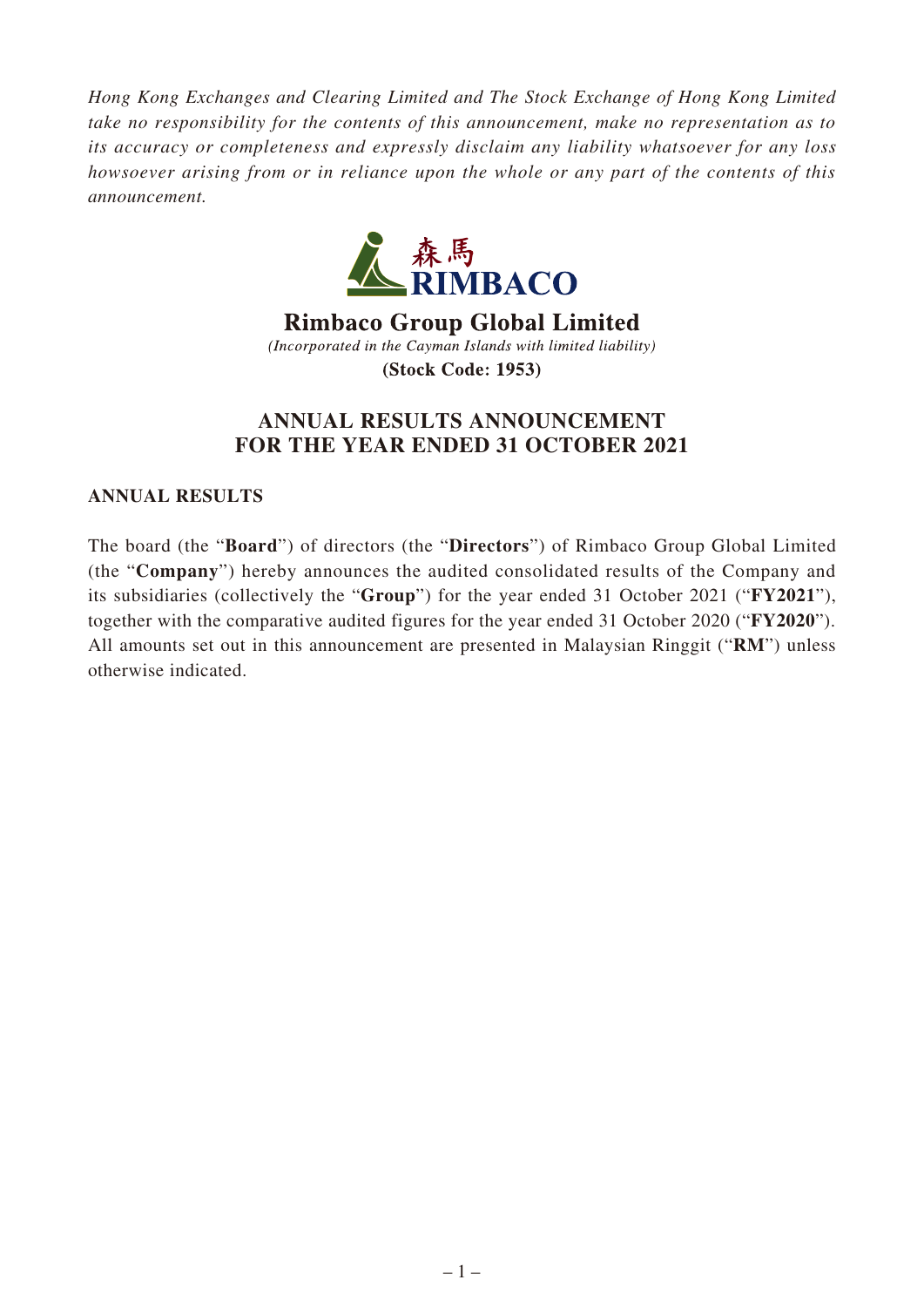# **CONSOLIDATED STATEMENT OF PROFIT OR LOSS AND OTHER COMPREHENSIVE INCOME**

*FOR THE YEAR ENDED 31 OCTOBER 2021*

|                                                                                                    |                | 2021          | 2020       |
|----------------------------------------------------------------------------------------------------|----------------|---------------|------------|
|                                                                                                    | <b>Notes</b>   | <b>RM'000</b> | RM'000     |
| Revenue                                                                                            | 3              | 282,075       | 180,265    |
| Cost of services                                                                                   |                | (256,791)     | (157, 522) |
| Gross profit                                                                                       |                | 25,284        | 22,743     |
| Other income, gain and loss                                                                        | $\overline{4}$ | 546           | 1,088      |
| Share of result of an associate                                                                    |                | 108           | 59         |
| Administrative and other expenses                                                                  |                | (6, 858)      | (12,035)   |
| Loss allowances on trade and other receivables and                                                 |                |               |            |
| contract assets, net                                                                               |                | (1,310)       | (639)      |
| Finance costs                                                                                      | 5              | (95)          | (268)      |
| Profit before tax                                                                                  | 6              | 17,675        | 10,948     |
| Income tax expense                                                                                 | 7              | (4, 915)      | (4,750)    |
| Profit for the year                                                                                |                | 12,760        | 6,198      |
| Other comprehensive expense                                                                        |                |               |            |
| Item that will not be reclassified subsequently to<br><i>profit or loss:</i>                       |                |               |            |
| Exchange differences arising on translation of<br>financial statements from functional currency to |                |               |            |
| presentation currency                                                                              |                | (437)         | (2,140)    |
| Other comprehensive expense for the year, net                                                      |                |               |            |
| of income tax                                                                                      |                | (437)         | (2,140)    |
| Total comprehensive income for the year                                                            |                |               |            |
| attributable to owners of the Company                                                              |                | 12,323        | 4,058      |
| Earnings per share (RM cents)                                                                      |                |               |            |
| - Basic and diluted                                                                                | 8              | 1.01          | 0.56       |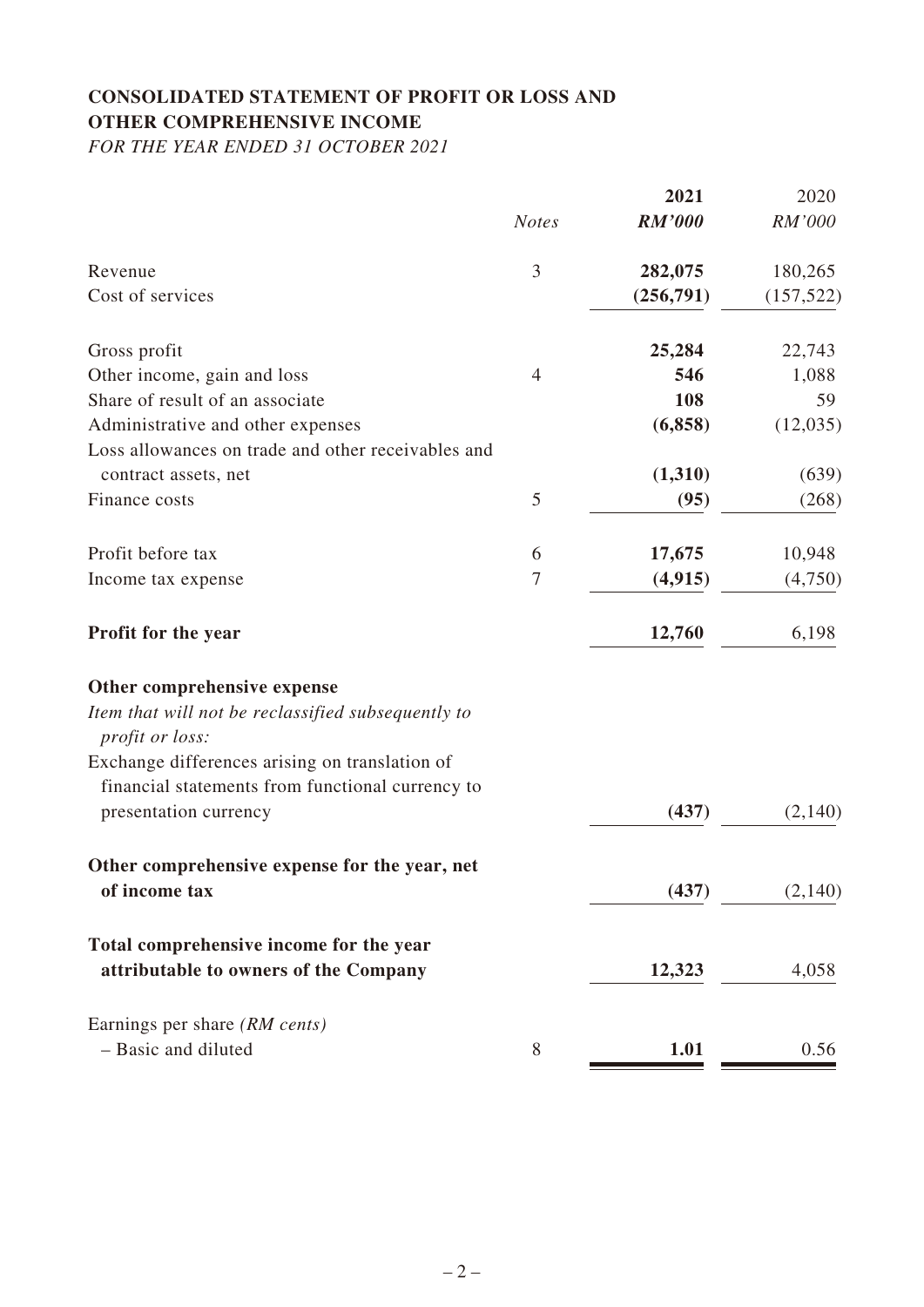# **CONSOLIDATED STATEMENT OF FINANCIAL POSITION**

*AS AT 31 OCTOBER 2021*

|                                              |              | 2021          | 2020    |
|----------------------------------------------|--------------|---------------|---------|
|                                              | <b>Notes</b> | <b>RM'000</b> | RM'000  |
| <b>Non-current assets</b>                    |              |               |         |
| Property, plant and equipment                |              | 9,668         | 8,495   |
| Investment properties                        |              | 5,435         | 5,535   |
| Right-of-use assets                          |              | 3,996         | 6,176   |
| Interest in an associate                     |              | 1,003         | 942     |
| Other non-current asset                      |              | 118           | 118     |
| Deferred tax assets                          |              | 1,364         | 875     |
|                                              |              | 21,584        | 22,141  |
| <b>Current assets</b>                        |              |               |         |
| Trade and other receivables                  | 10           | 83,275        | 44,221  |
| Contract assets                              | 11           | 150,460       | 113,673 |
| Tax recoverable                              |              | 3,855         | 2,802   |
| Restricted bank deposits                     | 12           | 12,870        | 9,552   |
| Bank balances and cash                       | 12           | 42,632        | 44,132  |
|                                              |              | 293,092       | 214,380 |
| <b>Current liabilities</b>                   |              |               |         |
| Trade, bills and other payables              | 13           | 92,121        | 75,010  |
| <b>Contract liabilities</b>                  | 11           | 53,410        | 1,394   |
| Tax payables                                 |              | 221           | 208     |
| Lease liabilities                            |              | 806           | 3,979   |
|                                              |              | 146,558       | 80,591  |
| <b>Net current assets</b>                    |              | 146,534       | 133,789 |
| <b>Total assets less current liabilities</b> |              | 168,118       | 155,930 |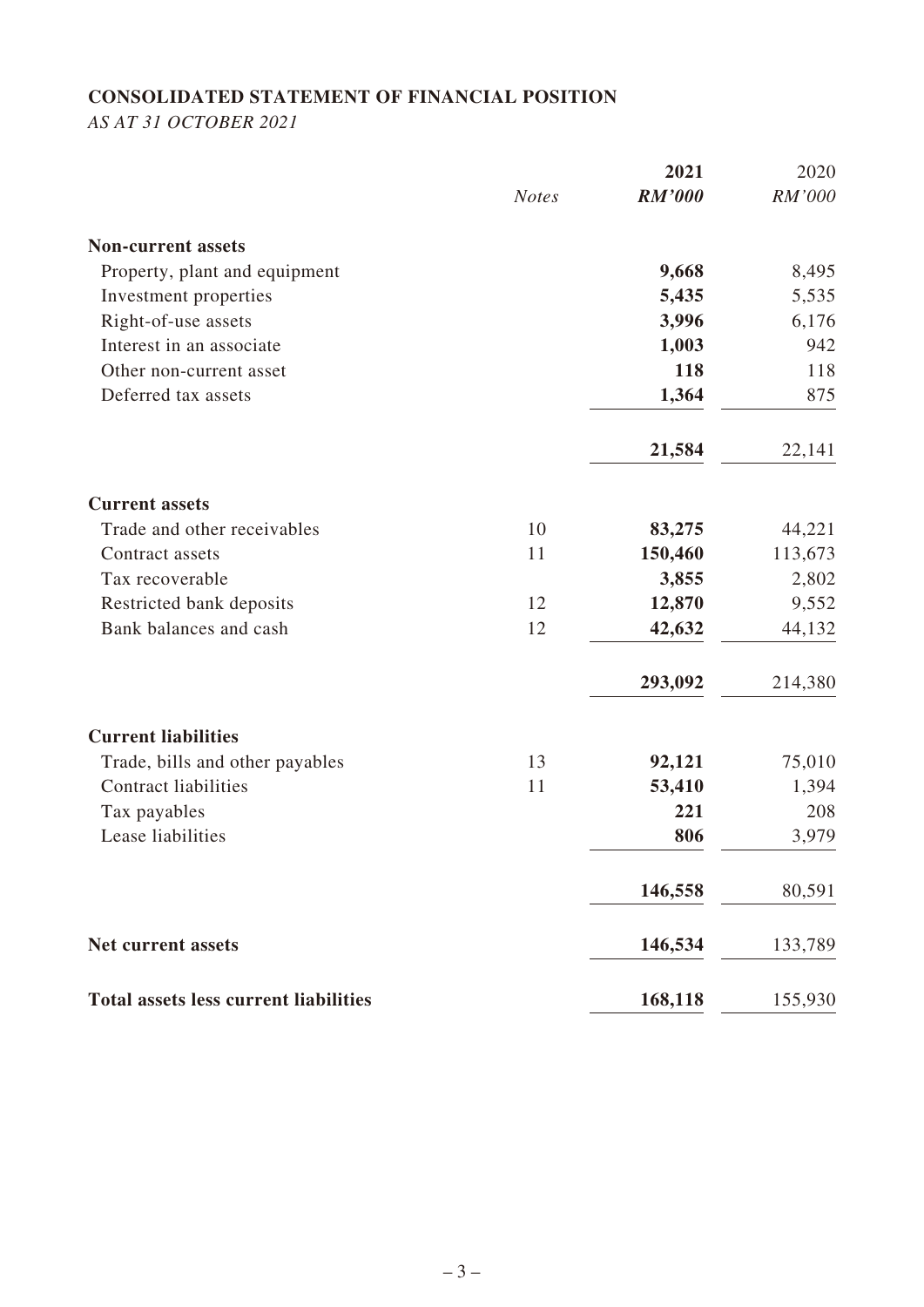|                                |              | 2021          | 2020    |
|--------------------------------|--------------|---------------|---------|
|                                | <b>Notes</b> | <b>RM'000</b> | RM'000  |
| <b>Non-current liabilities</b> |              |               |         |
| Lease liabilities              |              | <b>10</b>     | 234     |
| Deferred tax liabilities       |              | 999           | 910     |
|                                |              | 1,009         | 1,144   |
| <b>Net assets</b>              |              | 167,109       | 154,786 |
| <b>Capital and reserves</b>    |              |               |         |
| Share capital                  | 14           | 7,033         | 7,033   |
| Reserves                       |              | 160,076       | 147,753 |
|                                |              | 167,109       | 154,786 |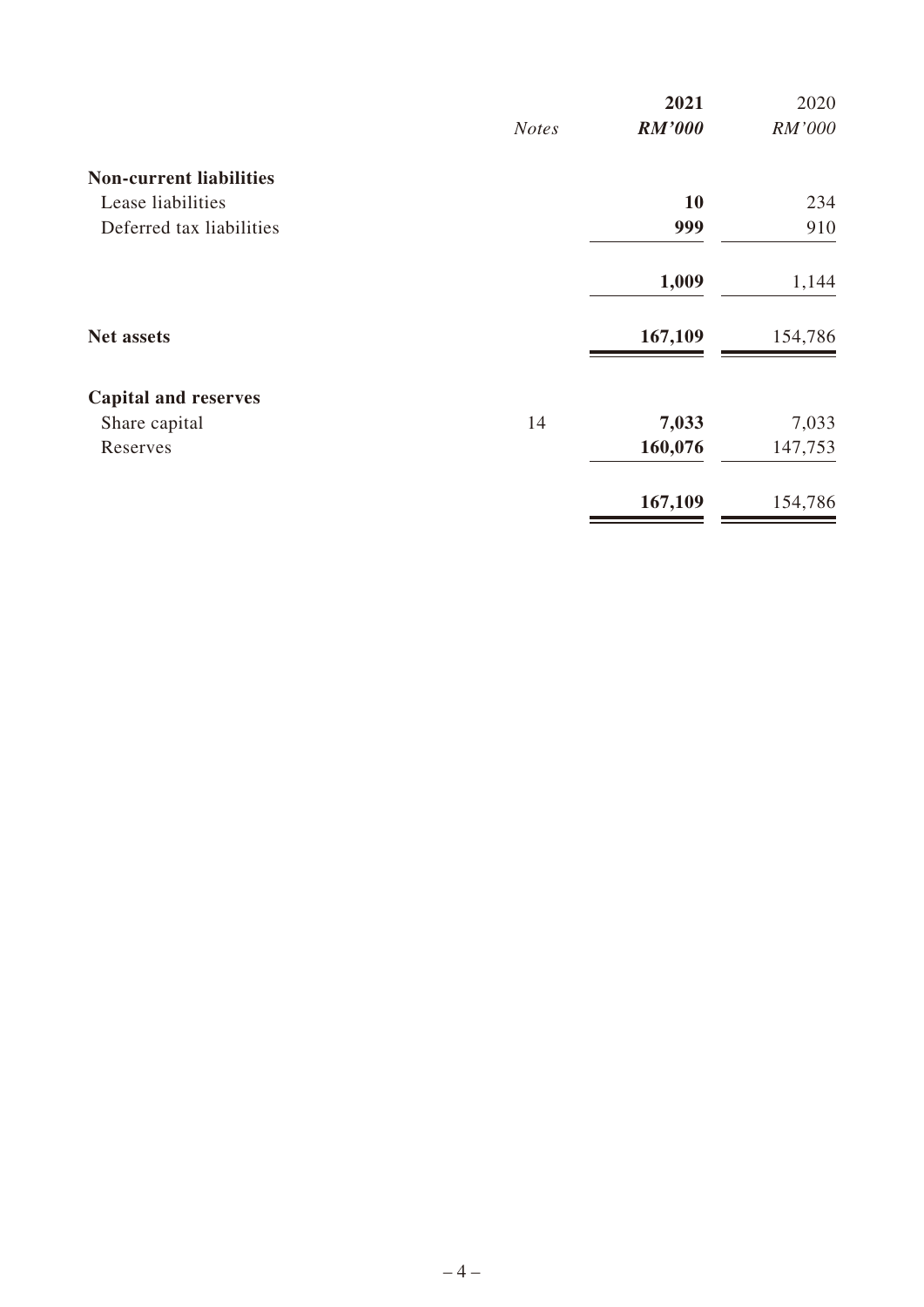# **NOTES TO THE CONSOLIDATED FINANCIAL STATEMENTS**

*FOR THE YEAR ENDED 31 OCTOBER 2021*

### **1. GENERAL INFORMATION**

Rimbaco Group Global Limited (the "**Company**") was incorporated in the Cayman Islands as an exempted company with limited liability on 28 February 2019 under the Companies Law, Cap. 22 (Law 3 of 1961, as consolidated and revised) of the Cayman Islands. The shares of the Company have been listed on the Main Board of The Stock Exchange of Hong Kong Limited (the "**Stock Exchange**") on 28 April 2020 (the "**Listing Date**"). The Company's immediate and ultimate holding company are both RBC Venture Limited, a company incorporated in the British Virgin Islands (the "**BVI**") which is ultimately owned by Mr. Low Seah Sun ("**Mr. Low**"), Ms. Seah Peet Hwah ("**Ms. Seah**") , Mr. Cheang Wye Keong ("**Mr. Cheang**") and Mr. Lau Ah Cheng ("**Mr. Lau**") (collectively referred as the "**Controlling Shareholders**").

The address of the Company's registered office is Windward 3, Regatta Office Park, PO Box 1350, Grand Cayman, KY1–1108 Cayman Islands and the address of the Company's principal place of business is 309- E, 1st Floor, Silver Square, Perak Road, 10150 Penang, Malaysia. The Company has established its place of business in Hong Kong at Suite 2702, 27/F., Shui On Centre, 6–8 Harbour Road, Wanchai, Hong Kong.

The Company is an investment holding company. Its major operating subsidiaries are engaged in the provision of general contractor services in Malaysia.

The functional currency of the Company is Hong Kong dollars ("**HK\$**"), which is different from the functional currency of the subsidiaries and the presentation currency, Malaysia Ringgit ("**RM**"). As the Company and its subsidiaries (collectively referred to as the "**Group**") mainly operate in Malaysia, the directors of the Company consider that it is appropriate to present the consolidated financial statements in RM.

### **2. APPLICATION OF NEW AND AMENDMENTS TO INTERNATIONAL FINANCIAL REPORTING STANDARDS ("IFRS(s)")**

In the current year, the Group has applied, for its first time, the following new and amendments to IFRSs, which include IFRSs, International Accounting Standards ("**IAS(s)**"), amendments and interpretations ("**IFRIC**") issued by the International Accounting Standards Board (the "**IASB**").

| Amendments to IAS 1 and IAS 8           | Definition of Material            |
|-----------------------------------------|-----------------------------------|
| Amendments to IFRS 3                    | Definition of a Business          |
| Amendments to IFRS 9. IAS 39 and IFRS 7 | Interest Rate Benchmark Reform    |
| Amendments to IFRS 16                   | Covid-19-Related Rent Concessions |

The application of the new and amendments to IFRSs in the current year has had no material impact on the Group's financial performance and position for the current and prior years and/or on the disclosures set out in these consolidated financial statements.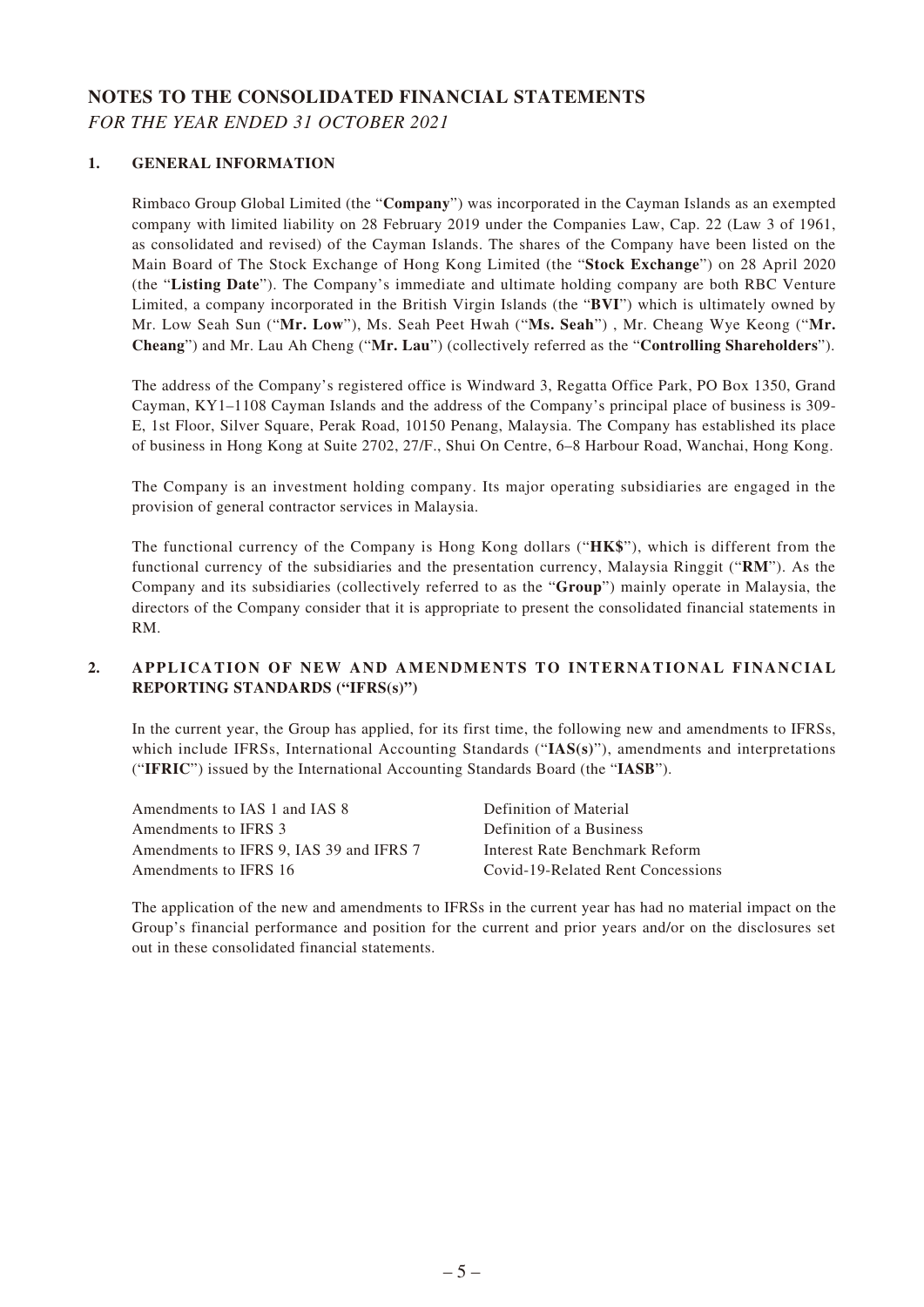#### **New and revised IFRSs issued but not yet effective**

The Group has not early applied the following new and amendments to IFRSs and interpretation that have been issued but are not yet effective:

| <b>IFRS 17</b>                                              | Insurance Contracts and related Amendments <sup>4</sup>                                               |
|-------------------------------------------------------------|-------------------------------------------------------------------------------------------------------|
| Amendments to IFRS 3                                        | Reference to the Conceptual Framework <sup>3</sup>                                                    |
| Amendments to IFRS 9, IAS 39, IFRS 7, IFRS 4<br>and IFRS 16 | Interest Rate Benchmark Reform – Phase $21$                                                           |
| Amendments to IFRS 10 and IAS 28                            | Sale or Contribution of Assets between an Investor<br>and its Associate or Joint Venture <sup>6</sup> |
| Amendments to IFRS 16                                       | Covid-19-Related Rent Concessions beyond 30 June<br>$2021^2$                                          |
| Amendments to IAS 1                                         | Classification of Liabilities as Current or Non-<br>current <sup>5</sup>                              |
| Amendments to IAS 1 and IFRS Practice<br>Statement 2        | Disclosure of Accounting Policies <sup>4</sup>                                                        |
| Amendments to IAS 8                                         | Definition of Accounting Estimates <sup>4</sup>                                                       |
| Amendments to IAS 12                                        | Deferred Tax related to Assets and Liabilities arising<br>from a single Transaction <sup>4</sup>      |
| Amendments to IAS 16                                        | Property, Plant and Equipment: Proceeds Before<br>Intended Use <sup>3</sup>                           |
| Amendments to IAS 37                                        | Onerous Contract – Cost of Fulfilling a Contract <sup>3</sup>                                         |
| Amendments to IFRSs                                         | Annual Improvements to IFRSs $2018 - 2020$ cycle <sup>3</sup>                                         |

- <sup>1</sup> Effective for annual periods beginning on or after 1 January 2021.
- <sup>2</sup> Effective for annual periods beginning on or after 1 April 2021.
- <sup>3</sup> Effective for annual periods beginning on or after 1 January 2022.
- <sup>4</sup> Effective for annual periods beginning on or after 1 January 2023.
- <sup>5</sup> Effective for annual periods beginning on or after 1 January 2024.
- <sup>6</sup> Effective date not yet been determined.

The directors of the Company anticipate that the application of the new and amendments to IFRSs and interpretation will have no material impact on the results and the financial position of the Group.

#### **3. REVENUE AND SEGMENT INFORMATION**

Revenue represents revenue arising from provision of building construction services for the year.

The Group determines its operating segments based on the reports reviewed by the chief operating decision maker (the "CODM"), being the executive directors of the Group for the purposes of resources allocation and assessment of segment performance focuses on types of services delivered or provided. For management purpose, the Group operates in one business unit based on the services provided, and its sole operating segment is the provision of building construction services. The CODM monitors the revenue, results, assets and liabilities of its business unit as a whole and regularly reviews financial information prepared in accordance with the accounting policies which conform with IFRSs and consistently presented in the consolidated financial statements, and without further discrete financial information. Accordingly, no analysis of segment information other than entity-wide information is presented.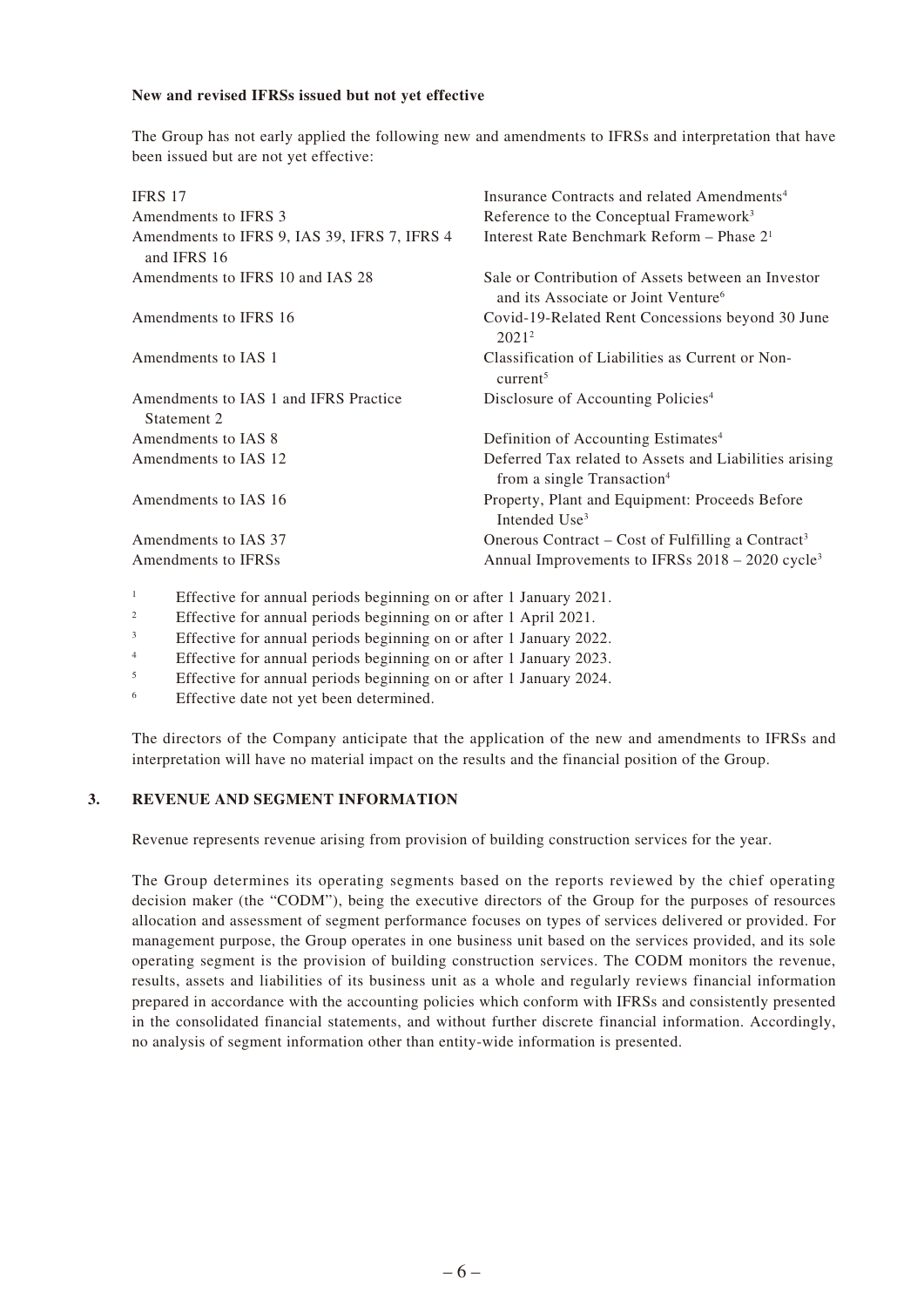An analysis of the Group's revenue for the year is as follows:

|                                                                | <b>Year ended 31 October</b> |         |
|----------------------------------------------------------------|------------------------------|---------|
|                                                                | 2021                         | 2020    |
|                                                                | RM'000                       | RM'000  |
| Revenue from contracts with customers recognised over time and |                              |         |
| disaggregated by types of building construction services:      |                              |         |
| Factory projects                                               | 75,501                       | 22,712  |
| Institutional, commercial and/or residential projects          | 205,217                      | 154,090 |
| <b>Others</b>                                                  | 1,357                        | 3,463   |
|                                                                | 282,075                      | 180,265 |

# **4. OTHER INCOME, GAIN AND LOSS**

|                                                   | <b>Year ended 31 October</b> |               |
|---------------------------------------------------|------------------------------|---------------|
|                                                   | 2021                         | 2020          |
|                                                   | <b>RM'000</b>                | <i>RM'000</i> |
| Bank interest income                              | 386                          | 469           |
| Rental income (note)                              | 104                          | 114           |
| Gain on disposal of property, plant and equipment | 4                            | 163           |
| Written off of property, plant and equipment      | (15)                         | (120)         |
| Gain on disposal of investment properties         |                              | 340           |
| <b>Others</b>                                     | 67                           | 122           |
|                                                   | 546                          | 1,088         |

#### *Note:*

An analysis of Group's net rental income is as follows:

| <b>Year ended 31 October</b> |  |
|------------------------------|--|
| 2020                         |  |
| <i>RM'000</i>                |  |
| 114                          |  |
|                              |  |
|                              |  |
| (45)                         |  |
|                              |  |
| (26)                         |  |
| 43                           |  |
|                              |  |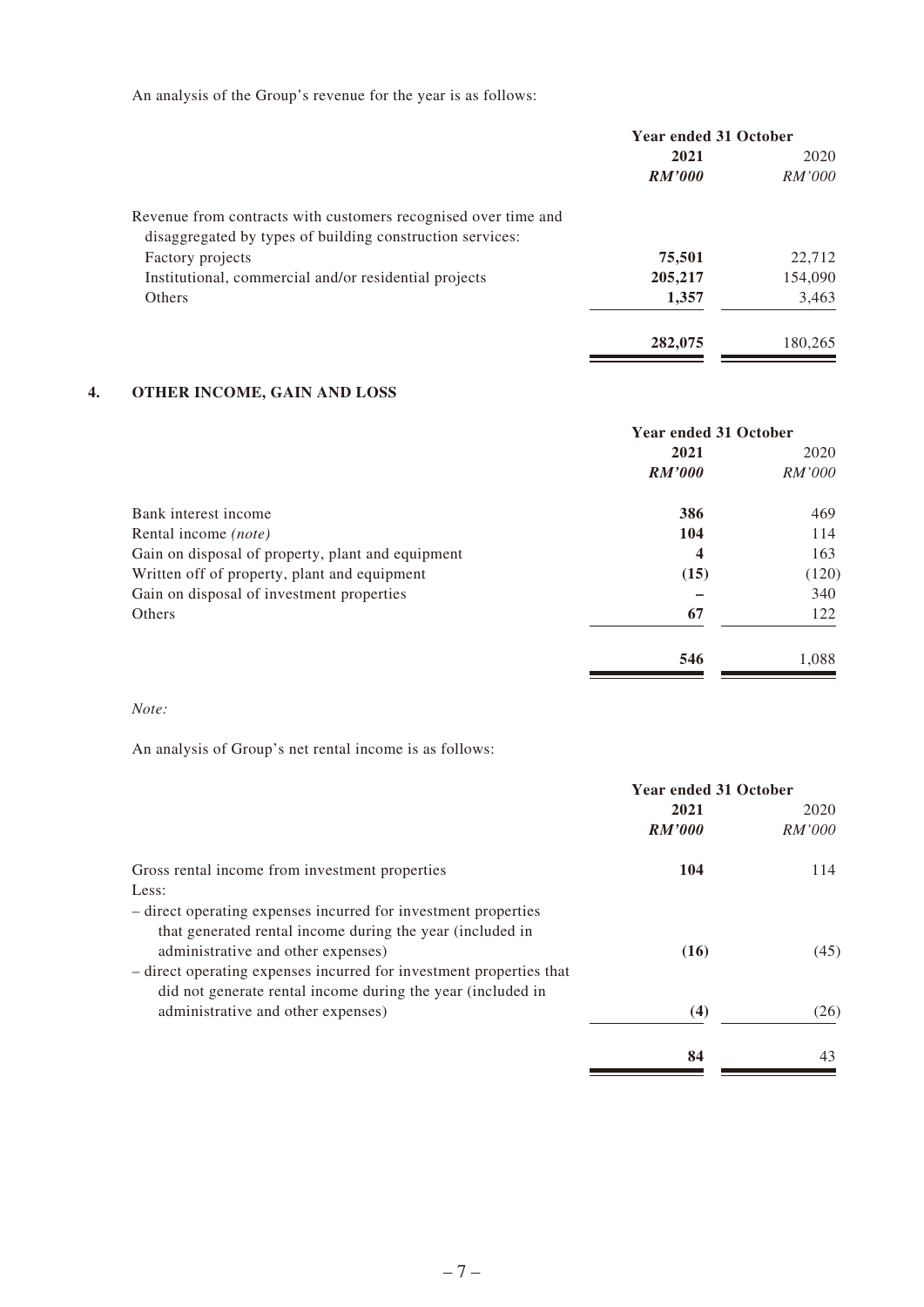### **5. FINANCE COSTS**

|                   |               | <b>Year ended 31 October</b> |  |
|-------------------|---------------|------------------------------|--|
|                   | 2021          | 2020                         |  |
|                   | <i>RM'000</i> | RM'000                       |  |
| Interest on:      |               |                              |  |
| Lease liabilities | 95            | 268                          |  |
|                   |               |                              |  |

# **6. PROFIT BEFORE TAX**

|                                                                   | <b>Year ended 31 October</b> |         |
|-------------------------------------------------------------------|------------------------------|---------|
|                                                                   | 2021                         | 2020    |
|                                                                   | RM'000                       | RM'000  |
| Profit before tax has been arrived at after charging (crediting): |                              |         |
| Directors' emolument                                              | 2,244                        | 1,833   |
| Other staff costs:                                                |                              |         |
| Salaries, wages and other benefits                                | 13,805                       | 11,770  |
| Retirement benefit scheme contribution, excluding those of        |                              |         |
| directors                                                         | 1,010                        | 947     |
| Total staff costs                                                 | 17,059                       | 14,550  |
| Auditor's remuneration                                            | 468                          | 477     |
| Depreciation of property, plant and equipment                     | 1,993                        | 1,384   |
| Depreciation of investment properties                             | 100                          | 107     |
| Depreciation of right-of-use assets                               | 2,464                        | 2,442   |
| Construction material costs (included in cost of services)        | 84,507                       | 52,465  |
| Subcontracting costs (included in cost of services)               | 106,943                      | 75,967  |
| Reversal of provision for liquidated and ascertained damages      |                              |         |
| (included in cost of services)                                    |                              | (6,920) |
| Listing expenses (included in administrative and other expenses)  |                              | 4,780   |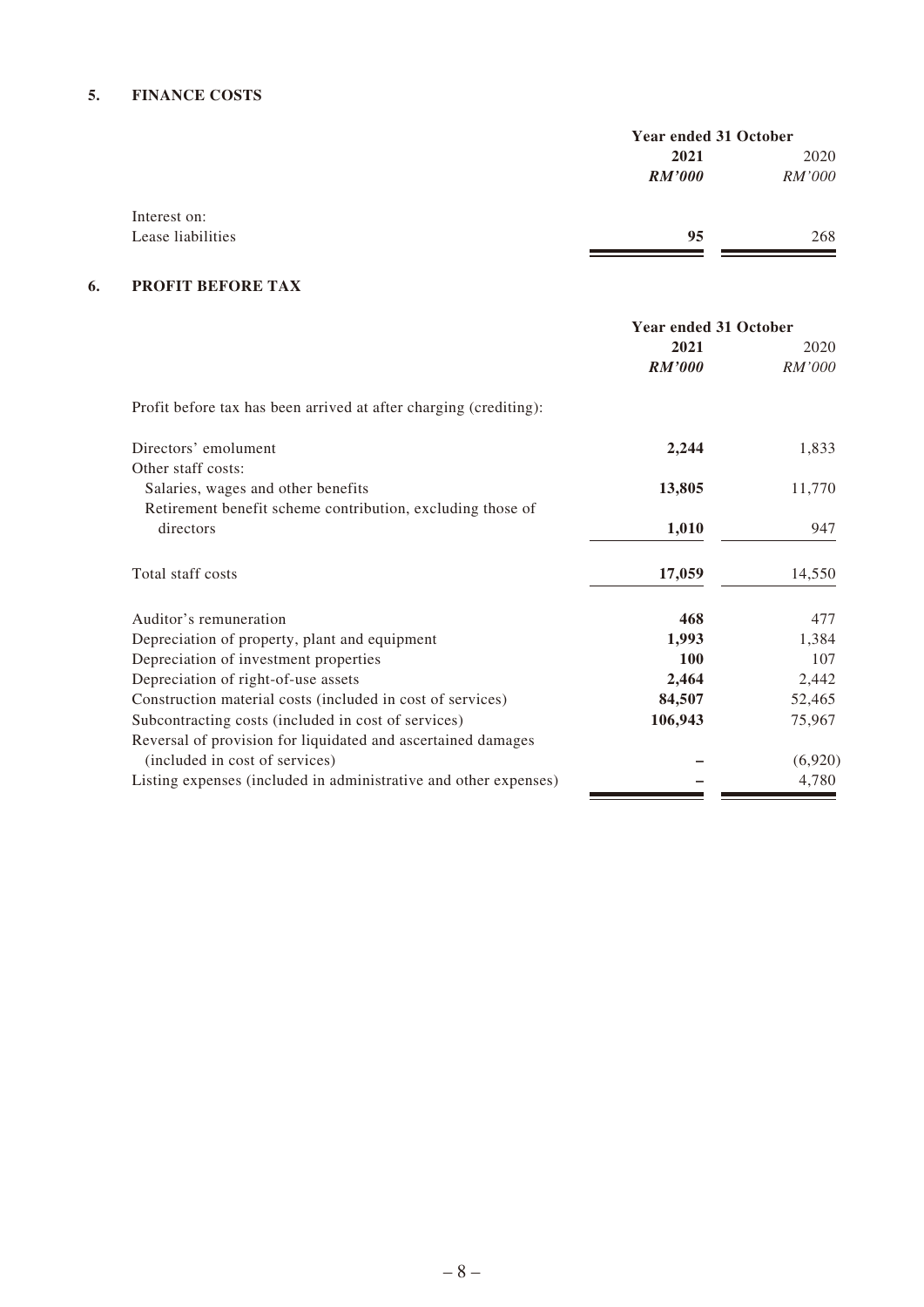#### **7. INCOME TAX EXPENSE**

|                                | <b>Year ended 31 October</b> |               |
|--------------------------------|------------------------------|---------------|
|                                | 2021                         | 2020          |
|                                | <b>RM'000</b>                | <i>RM'000</i> |
| Malaysian Corporate Income Tax |                              |               |
| - current year                 | 5,290                        | 1,697         |
| - prior years                  | 25                           | 540           |
| Deferred tax                   | (400)                        | 2,513         |
|                                | 4,915                        | 4,750         |

Malaysian Corporate Income Tax is calculated at the statutory tax rate of 24% on the estimated assessable profit for the years ended 31 October 2021 and 2020.

No provision for Hong Kong Profits Tax has been made as the Group's income neither arises in, nor is derived from, Hong Kong.

Taxation arising in other jurisdictions is calculated at the rates prevailing in the relevant jurisdictions.

#### **8. EARNINGS PER SHARE**

The calculation of the basic earnings per share attributable to the owners of the Company is based on the following data:

|                                                               | <b>Year ended 31 October</b> |               |
|---------------------------------------------------------------|------------------------------|---------------|
|                                                               | 2021                         | 2020          |
|                                                               | RM'000                       | <i>RM'000</i> |
| <b>Earnings</b>                                               |                              |               |
| Earnings for the purpose of basic earnings per share          | 12,760                       | 6,198         |
|                                                               | <b>Year ended 31 October</b> |               |
|                                                               | 2021                         | 2020          |
| Number of shares                                              |                              |               |
| Weighted average number of ordinary shares for the purpose of |                              |               |
| basic earnings per share                                      | 1,260,000,000                | 1,107,246,575 |

The diluted earnings per share is equal to the basic earnings per share as there were no dilutive potential ordinary shares outstanding during the years ended 31 October 2021 and 2020.

The number of ordinary shares for the purpose of calculating basic earnings per share has been determined based on the number of shares that would have been outstanding for the relevant year on the assumption that the capitalisation issue as referred to note 14.

#### **9. DIVIDEND**

No dividend was paid or proposed during the year ended 31 October 2021, nor has any dividend been proposed since the end of the reporting period (2020: nil).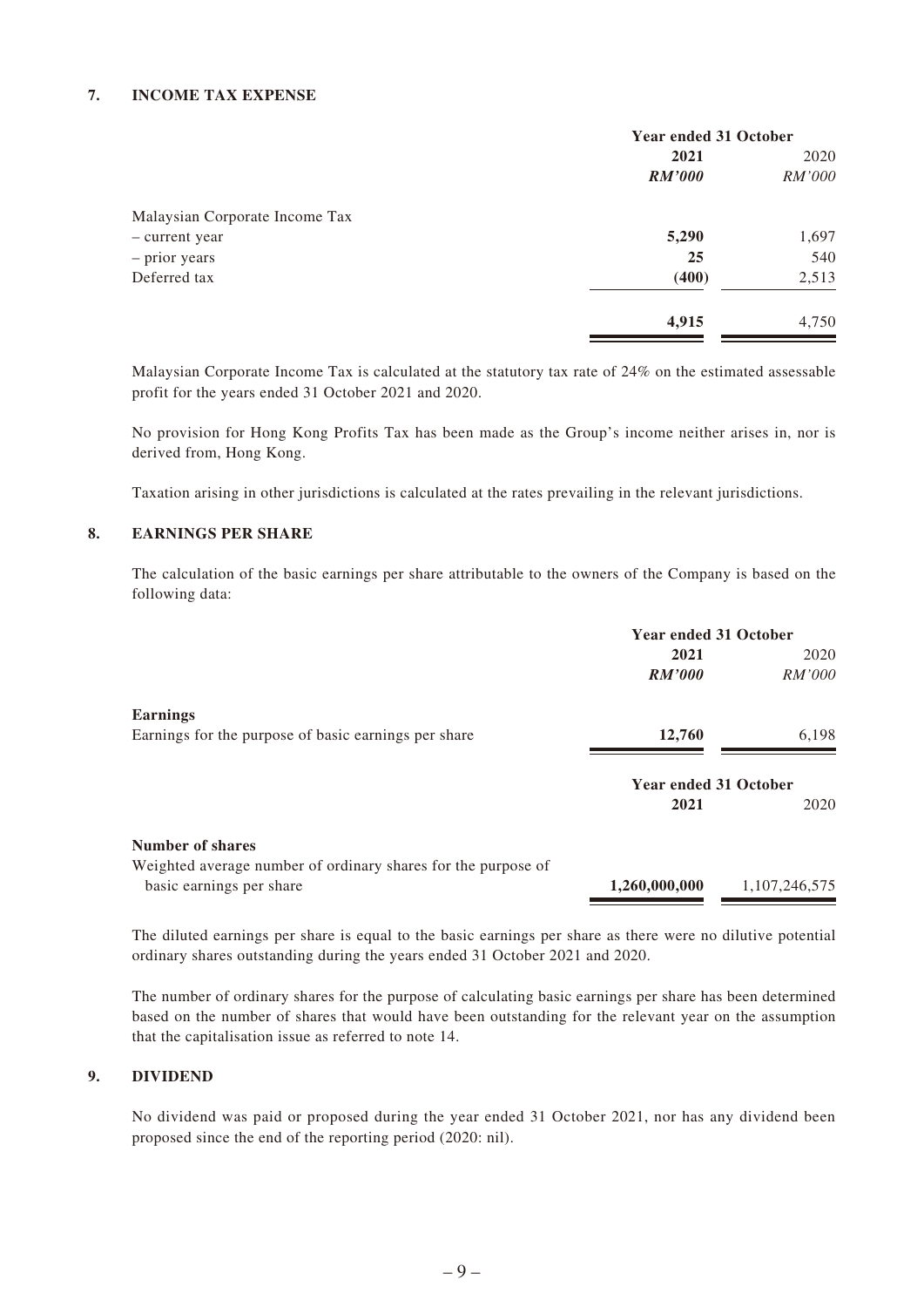#### **10. TRADE AND OTHER RECEIVABLES**

|                                                  | As at 31 October |         |  |
|--------------------------------------------------|------------------|---------|--|
|                                                  | 2021             | 2020    |  |
|                                                  | <b>RM'000</b>    | RM'000  |  |
| Trade receivables from contract with customers   | 85,793           | 43,570  |  |
| Less: loss allowance on trade receivables        | (4,002)          | (2,578) |  |
| Trade receivables, net                           | 81,791           | 40,992  |  |
| Other receivables, deposits and prepayments      |                  |         |  |
| - Other receivables                              | 269              | 417     |  |
| - Rental and other deposits                      | 1,094            | 1,203   |  |
| - Prepayments                                    | 147              | 1,645   |  |
|                                                  | 1,510            | 3,265   |  |
| Less: loss allowance on other receivables        | (26)             | (36)    |  |
| Other receivables, deposits and prepayments, net | 1,484            | 3,229   |  |
| Total trade and other receivables                | 83,275           | 44,221  |  |

The Group allows an average credit period of no longer than 60 days to its customers.

The Group does not hold any collateral over its trade and other receivables. The following is an aged analysis of trade receivables net of allowance for impairment of trade receivables presented based on the date of billing documents, at the end of the reporting period.

|                | As at 31 October |        |  |
|----------------|------------------|--------|--|
|                | 2021             | 2020   |  |
|                | <b>RM'000</b>    | RM'000 |  |
| Within 30 days | 50,894           | 16,765 |  |
| 31 to 60 days  | 23,762           | 10,071 |  |
| 61 to 90 days  | 5,384            | 4,552  |  |
| Over 90 days   | 1,751            | 9,604  |  |
| Total          | 81,791           | 40,992 |  |
|                |                  |        |  |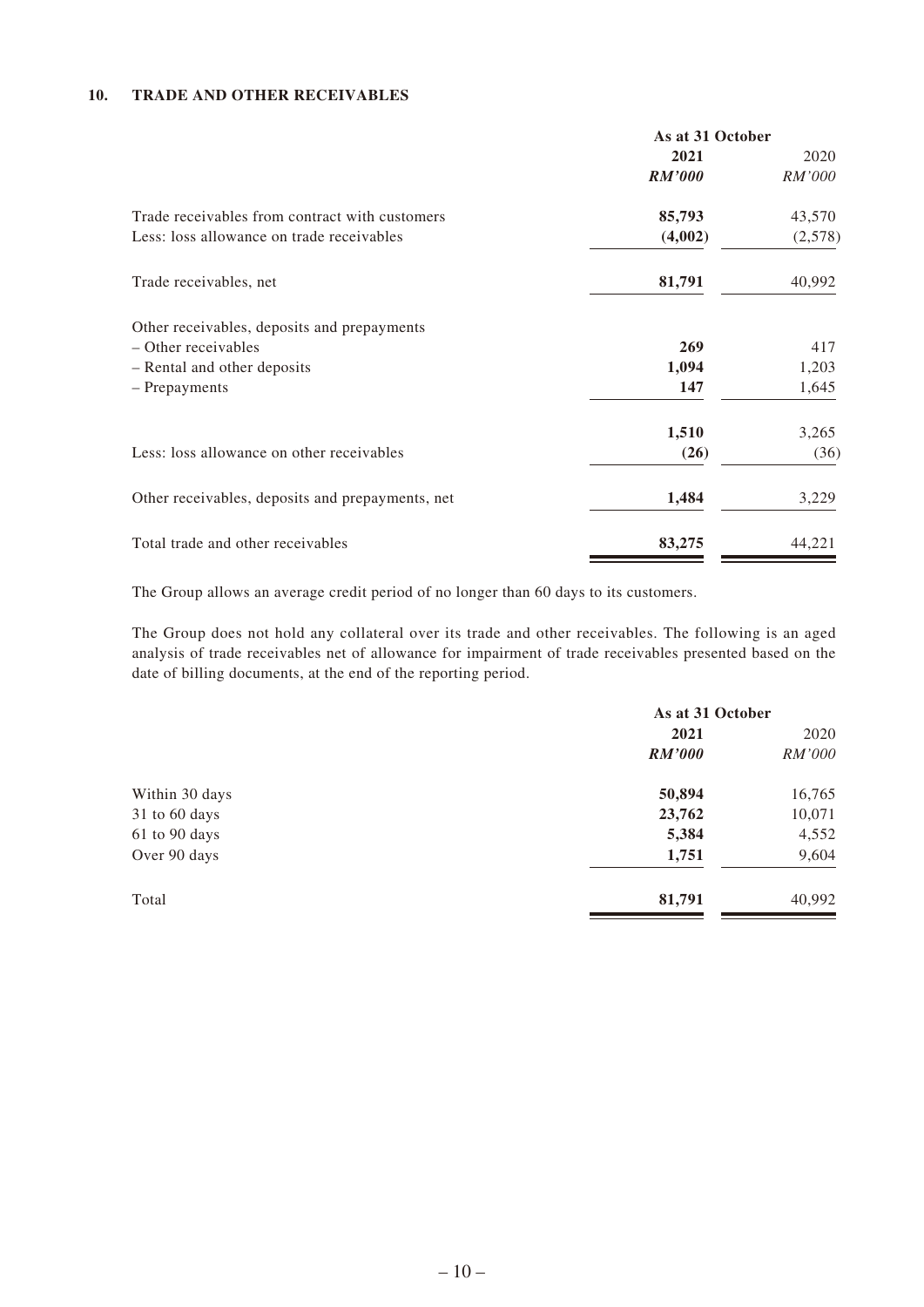#### **11. CONTRACT ASSETS AND CONTRACT LIABILITIES**

#### **(a) Contract assets**

**(b) Contract liabilities**

|                                                 | As at 31 October |         |  |
|-------------------------------------------------|------------------|---------|--|
|                                                 | 2021             | 2020    |  |
|                                                 | <b>RM'000</b>    | RM'000  |  |
| Analysed as current:                            |                  |         |  |
| Unbilled revenue of construction contracts      | 78,771           | 72,759  |  |
| Retention receivables of construction contracts | 71,735           | 41,064  |  |
|                                                 | 150,506          | 113,823 |  |
| Less: loss allowance on contract assets         | (46)             | (150)   |  |
|                                                 | 150,460          | 113,673 |  |
| <b>Contract liabilities</b>                     |                  |         |  |
|                                                 | As at 31 October |         |  |
|                                                 | 2021             | 2020    |  |
|                                                 | <b>RM'000</b>    | RM'000  |  |
| Advances from customers of building             |                  |         |  |
| construction contracts                          | 53,410           | 1,394   |  |

#### **12. RESTRICTED BANK DEPOSITS/BANK BALANCES AND CASH**

Restricted bank deposits are placed with banks to secure general banking facilities granted to the Group. As at 31 October 2021, these deposits carry the interest rate ranged from 1.35% to 2.9% (2020: 1.25% to 3%) per annum. The amounts are denominated in RM.

Bank balances and cash comprise bank balances and cash on hand and time deposits with original maturity of three months or less. Bank balances carried interest at prevailing market rates based on daily bank deposit rate for the years ended 31 October 2021 and 2020. As at 31 October 2021, the interest rate of these bank deposits ranged from 0.2% to 1.35% (2020: 0.35% to 1.25%) per annum.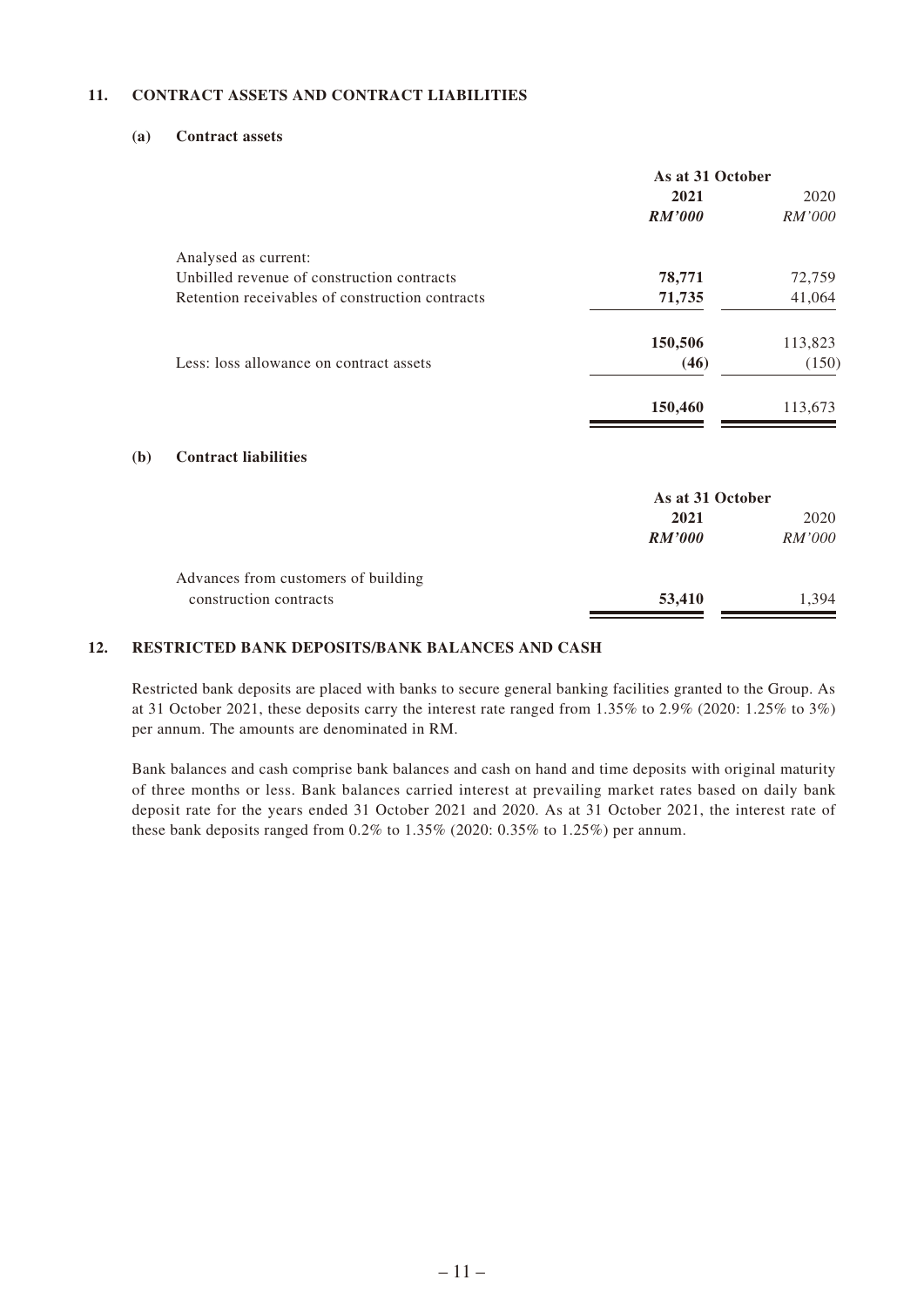#### **13. TRADE, BILLS AND OTHER PAYABLES**

|                          | As at 31 October |               |  |
|--------------------------|------------------|---------------|--|
|                          | 2021             | 2020          |  |
|                          | <b>RM'000</b>    | <i>RM'000</i> |  |
| Trade and bills payables | 70,647           | 61,981        |  |
| Retention payables       | 17,323           | 9,925         |  |
| Accruals                 | 4,019            | 2,148         |  |
| Other payables           | 132              | 956           |  |
|                          | 92,121           | 75,010        |  |

The following is an aged analysis of trade and bills payables presented based on invoice date/bills issued date at the end of the reporting period.

|                | As at 31 October |               |  |
|----------------|------------------|---------------|--|
|                | 2021             |               |  |
|                | <b>RM'000</b>    | <i>RM'000</i> |  |
| Within 30 days | 31,646           | 22,255        |  |
| 31 to 60 days  | 22,931           | 9,909         |  |
| 61 to 90 days  | 5,561            | 9,789         |  |
| Over 90 days   | 10,509           | 20,028        |  |
|                | 70,647           | 61,981        |  |

The average credit period granted is 30 days. The Group has financial risk management in place to ensure that all payables are settled within the credit timeframe.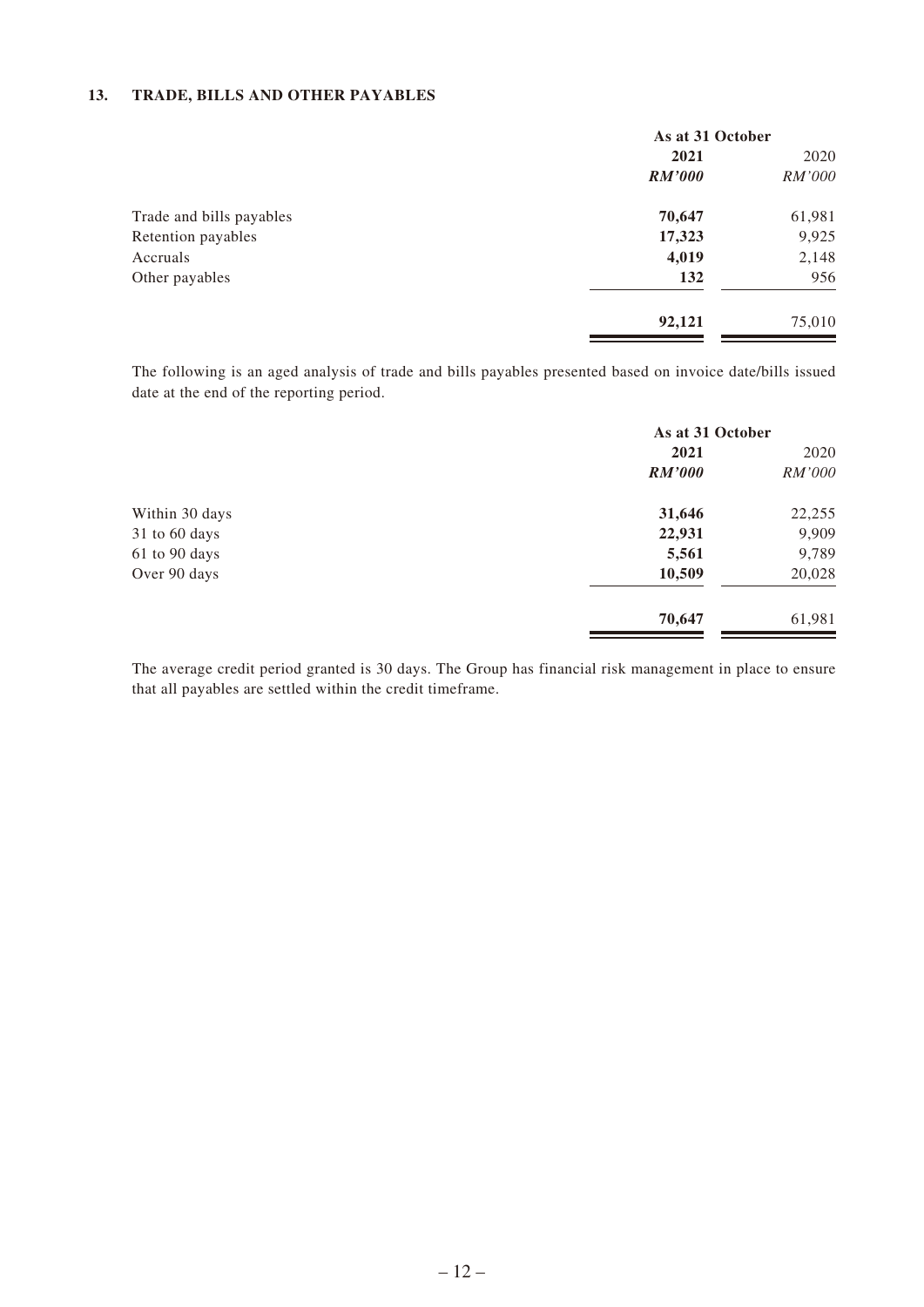#### **14. SHARE CAPITAL**

|                                                | Number of              |             |        |
|------------------------------------------------|------------------------|-------------|--------|
| Ordinary share of HK\$0.01 each                | <b>Ordinary shares</b> | Amount      | Amount |
|                                                |                        | HK\$        | RM'000 |
| Authorised:                                    |                        |             |        |
| At 1 November 2019                             | 38,000,000             | 380,000     | N/A    |
| Increase on 31 March 2020 (note a)             | 9,962,000,000          | 99,620,000  | N/A    |
| At 31 October 2020 and 2021                    | 10,000,000,000         | 100,000,000 | N/A    |
| <i>Issued and fully paid:</i>                  |                        |             |        |
| At 1 November 2019                             | 1,000                  | 10          | _*     |
| Capitalisation issue of shares <i>(note b)</i> | 944,999,000            | 9,449,990   | 5,275  |
| Issue of new shares in connection with the     |                        |             |        |
| listing of shares of the Company (note c)      | 315,000,000            | 3,150,000   | 1,758  |
| At 31 October 2020 and 2021                    | 1,260,000,000          | 12,600,000  | 7,033  |
|                                                |                        |             |        |

\* *Less than RM1,000*

*Notes:*

- (a) On 31 March 2020, the authorised share capital of the Company was increased from HK\$380,000 to HK\$100,000,000 by the creation of an additional 9,962,000,000 new shares of HK\$0.01 each.
- (b) Pursuant to the written resolution passed on 31 March 2020 by the then shareholders of the Company, it was approved to issue 944,999,000 ordinary shares of HK\$0.01 each to the then shareholders by way of capitalisation of the sum of HK\$9,449,990 (equivalent to RM5,275,000) standing to the credit of the share premium account of the Company following the share offer of 315,000,000 ordinary shares of the Company.
- (c) On 27 April 2020, the Company issued a total of 315,000,000 ordinary shares HK\$0.01 each at a price of HK\$0.4 per share as a result of the completion of the share offer. Of the total gross proceeds amounting to HK\$126,000,000, HK\$3,150,000 (equivalent to RM1,758,000) representing the par value credit to the Company's share capital and HK\$122,850,000 (equivalent to RM68,575,000), before the share issue expenses, credit to the share premium account. The Company's total number of issued shares was increased to 1,260,000,000 shares upon completion of the share offer.
- (d) All shares issued rank pari passu in all respects with all shares then in issue.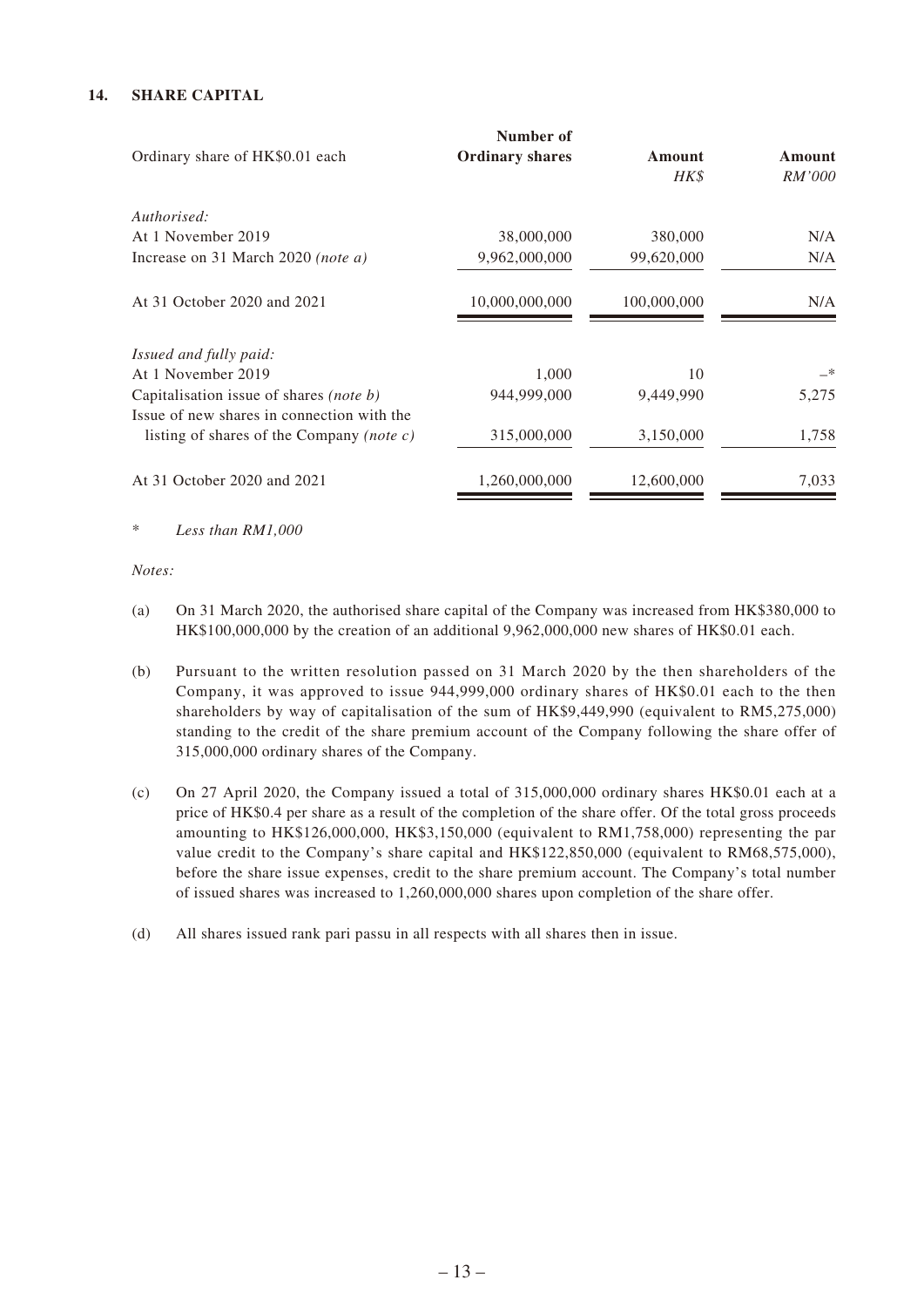#### **15. PERFORMANCE BOND**

|                                                           | As at 31 October |        |  |
|-----------------------------------------------------------|------------------|--------|--|
|                                                           | 2021             | 2020   |  |
|                                                           | RM'000           | RM'000 |  |
| Performance bonds for construction contracts in favour of |                  |        |  |
| customers                                                 | 34.303           | 25,952 |  |

The above performance bonds were given by banks in favour of some of Group's customers as security for the due performance and observance of the Group's obligations under the construction contracts entered into between the Group and its customers. If the Group fails to provide satisfactory performance to its customers to whom performance bonds have been given, such customers may demand the banks to pay to them the sum or sums stipulated in such demand. The Group will then become liable to compensate such banks accordingly. The performance bonds will be released upon completion of the contract work for the relevant customers. As at 31 October 2021 and 2020, certain of the Group's performance bonds were guaranteed by the Company.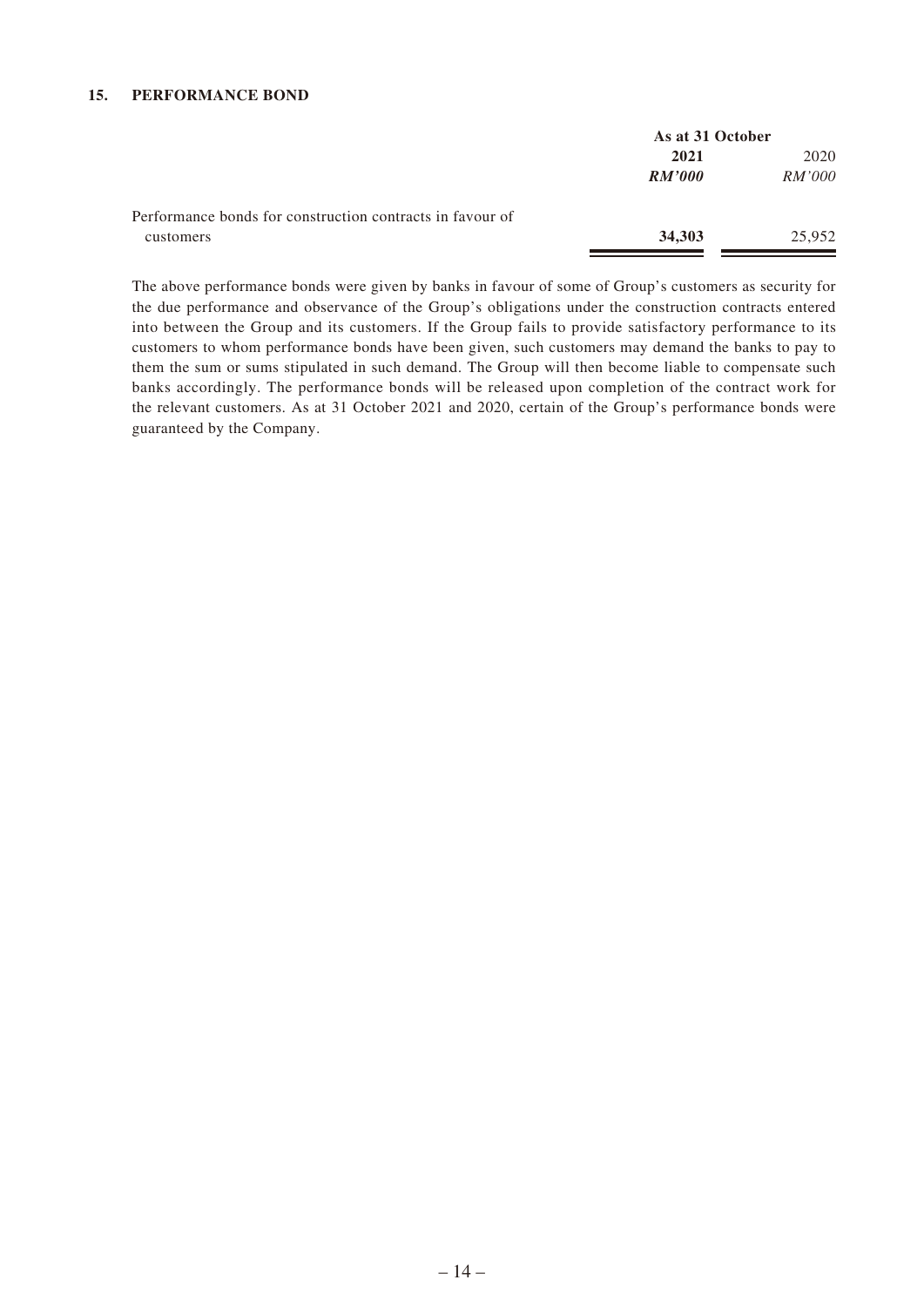# **MANAGEMENT DISCUSSION AND ANALYSIS**

### **BUSINESS REVIEW**

The Group is mainly involved in the building construction industry in Malaysia through its wholly-owned subsidiary, Rimbaco Sdn Bhd. ("**Rimbaco**"). Rimbaco is a Malaysiabased building construction contractor focusing on the provision of building construction services for (i) factories, including low-rise processing facilities and manufacturing plants; and (ii) institutional, commercial and/or residential buildings such as private hospitals, hotels, shopping malls, high-rise residential buildings and commercial/residential complex. Rimbaco also undertakes small-scale ancillary construction works, including but not limited to renovation works, repair works and electrical works.

During FY2021, the Group completed 5 construction projects with an aggregate contract sum of approximately RM27.1 million of which 4 were factory projects and 1 was commercial & institutional project.

The following table sets out details of the projects completed by the Group during FY2021:

| No.            | <b>Name</b>                        | <b>Description of</b><br>works | Completion<br>date   | Approximate<br>contract sum<br>(RM'000) |
|----------------|------------------------------------|--------------------------------|----------------------|-----------------------------------------|
| $\mathbf{1}$   | Eco Medi plant 2 (phase 1)         | Factory                        | 30 April 2021        | 19,896                                  |
| $\overline{2}$ | Eco Medi Block B (Piling)<br>work) | Factory                        | 5 April 2021         | 1,431                                   |
| 3              | CP-Five storey office              | Commercial &<br>Institutional  | 30 October<br>2021   | 2,455                                   |
| 4              | KM3 Kulim-Plant room               | Factory                        | 15 July 2021         | 1,955                                   |
| 5              | Eco Medi TPG245                    | Factory                        | 17 September<br>2021 | 1,313                                   |
|                |                                    |                                |                      | 27,050                                  |

As at 31 October 2021, the Group has 10 building construction projects in progress with an aggregate contract sum of approximately RM1,224.8 million of which 6 were factory projects and 4 were institutional, commercial and/or residential projects.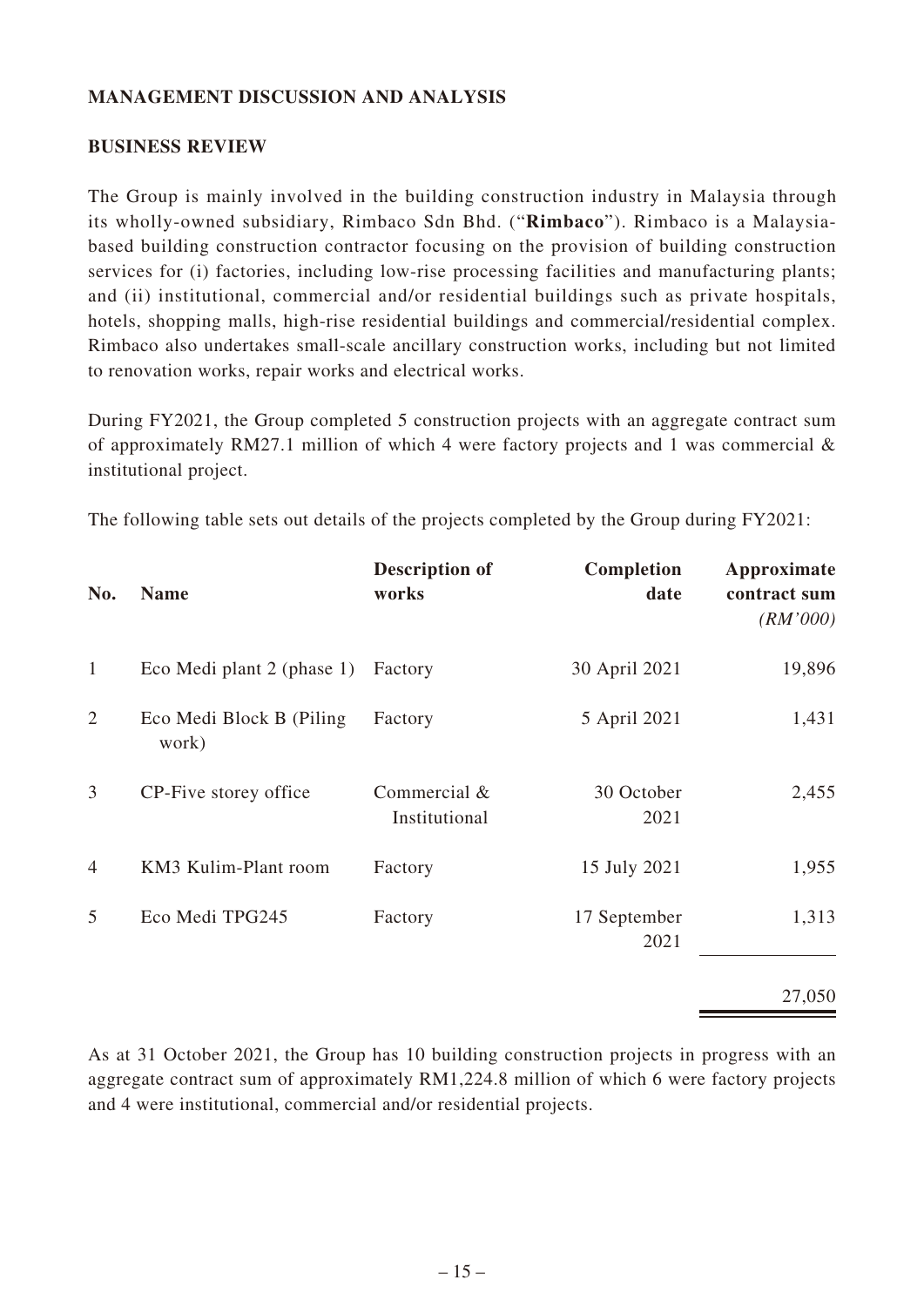The following table sets out of building construction projects which remained ongoing as at 31 October 2021:

|                | No. Description of works                                                                                                                                                                                                           | Approximate<br>contract sum<br>(RM'000) |
|----------------|------------------------------------------------------------------------------------------------------------------------------------------------------------------------------------------------------------------------------------|-----------------------------------------|
| $\mathbf{1}$   | Commercial: Design and construction of a commercial/residential<br>complex consisting of a nine-storey commercial podium with<br>parking lots, a 18-storey office building, a 18-storey hotel and a<br>30-storey service apartment | 518,597                                 |
| 2              | Institutional: Construction of a 12-storey hospital with basement, car<br>park and underground tunnel                                                                                                                              | 323,742                                 |
| 3              | Residential: Design and construction of a high-rise residential<br>building with 500 flats                                                                                                                                         | 84,718                                  |
| 4              | Factory: Construction one factory building consist of 10 level car<br>park and production room                                                                                                                                     | 82,413                                  |
| 5              | Factory: Construction of one block of manufacturing plant (Block B)                                                                                                                                                                | 11,941                                  |
| 6              | Factory: Construction of a manufacturing plant (Phase 2 of the<br>second manufacturing plant)                                                                                                                                      | 21,117                                  |
| $\overline{7}$ | Factory: Car park upgrading (factory Plant 2)                                                                                                                                                                                      | 1,065                                   |
| 8              | Institutional: Construction of one block of school building                                                                                                                                                                        | 66,800                                  |
| 9              | Factory: Construction of one factory building consist of one level<br>warehouse, two level of office, and four level of carpark                                                                                                    | 102,500                                 |
| 10             | Factory: Construction of one block of manufacturing plant (Block G)                                                                                                                                                                | 11,950                                  |

# **1,224,843**

÷

During FY2021, the Group submitted 14 tenders for factory projects and the Group was awarded 8 contracts with an aggregate contract sum of approximately RM220.7 million.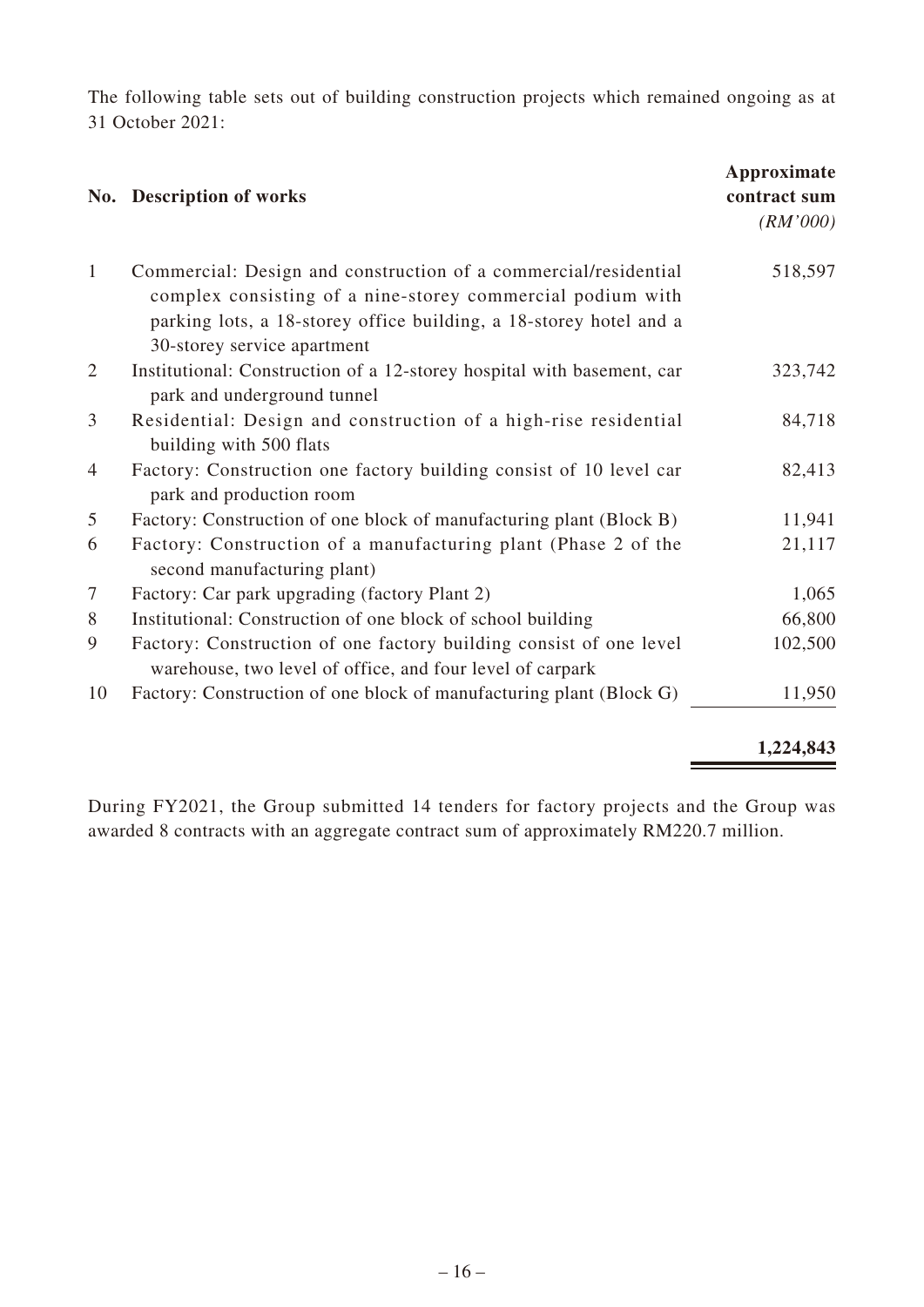# **FINANCIAL REVIEW**

# **Revenue**

The Group's revenue increased by approximately RM101.8 million, or 56.5%, from approximately RM180.3 million for FY2020 to approximately RM282.1 million for FY2021. Such increase was mainly due to accelerated work progress of one institutional and commercial project and the commencement of work of a few factory projects.

|                | <b>Year ended 31 October</b> |          |               |  |
|----------------|------------------------------|----------|---------------|--|
|                |                              | 2020     |               |  |
|                | % of total                   |          | $\%$ of total |  |
| <b>Revenue</b> | revenue                      | Revenue  | revenue       |  |
| (RM'000)       |                              | (RM'000) |               |  |
| 75,501         | 26.8                         | 22,712   | 12.6          |  |
|                |                              |          |               |  |
| 205,217        | 72.7                         | 154,090  | 85.5          |  |
| 1,357          | 0.5                          | 3,463    | 1.9           |  |
| 282,075        | <b>100</b>                   | 180,265  | 100           |  |
|                |                              | 2021     |               |  |

During FY2021, the revenue attributable to factories and institutional, commercial and/or residential buildings amounted to approximately RM75.5 million and approximately RM205.2 million (FY2020: approximately RM22.7 million and approximately RM154.1 million), respectively, representing approximately 26.8% and 72.7% (FY2020: approximately 12.6% and 85.5%), of the total revenue of the Group.

As at 31 October 2021, the Group had an outstanding order book of approximately RM616.2 million (31 October 2020: approximately RM664.4 million).

# **Gross Profit and Gross Profit Margin**

The Group's gross profit increased by approximately RM2.6 million, or 11.5%, from approximately RM22.7 million for FY2020 to approximately RM25.3 million for FY2021. The decrease in gross profit margin of approximately 12.6% in FY2020 to approximately 9.0% in FY2021 was mainly due to (a) the effect of reversal of liquidated and ascertained damages of approximately RM6.9 million in FY2020 which was previously recognised as cost of services in the financial year ended 31 October 2017; (b) the construction activities being halted in early June 2021 resulted in delays in the progress of the construction projects which led to non-productive resources including idling plants and equipment on rental and resulted in the increase in cost of sales; and (c) the increase in major material price including ready mixed concrete and steel bar.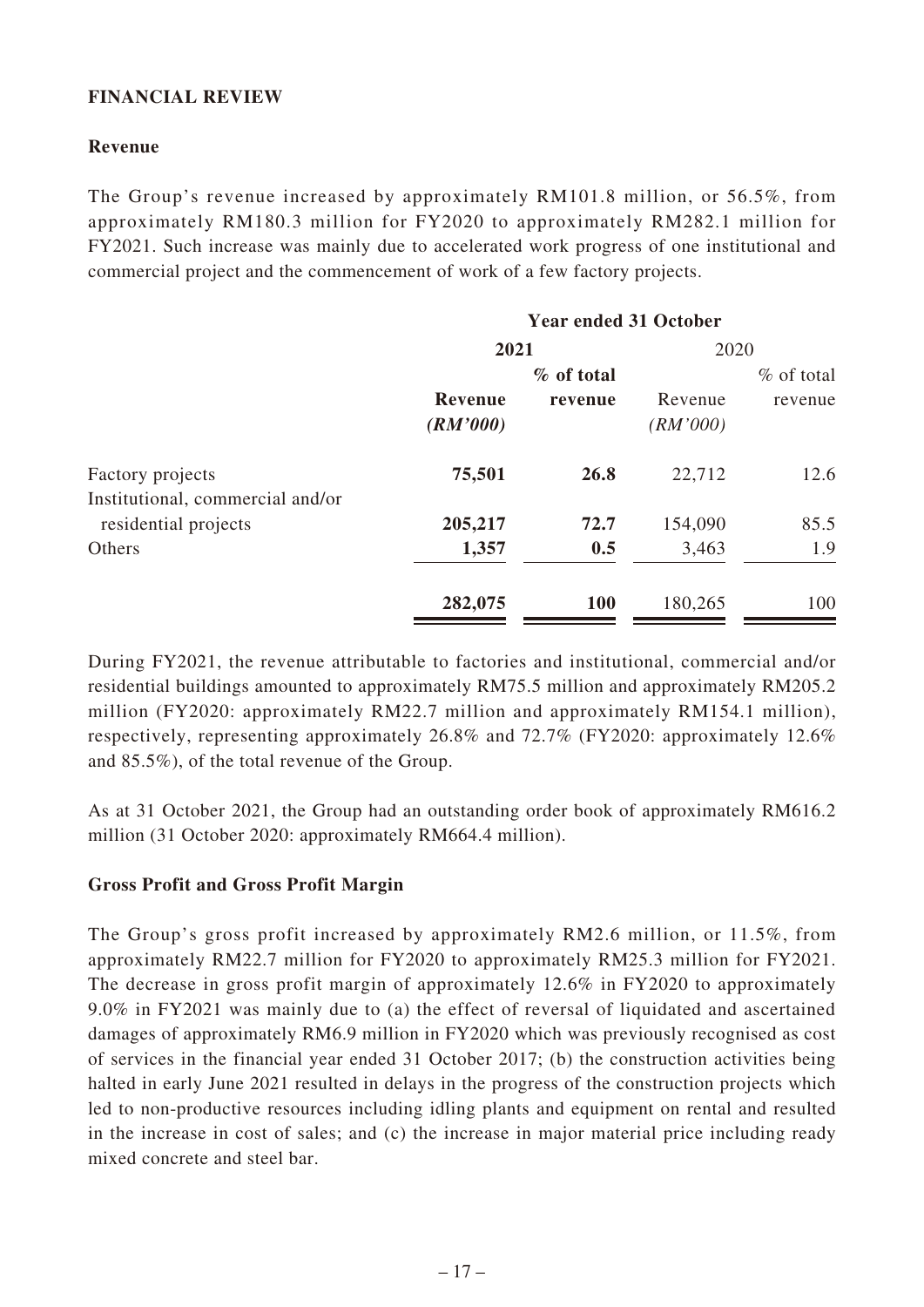# **Other Income, Gain and Loss**

The Group's other income, gain and loss decreased from approximately RM1.1 million for FY2020 to approximately RM0.5 million for FY2021 which was mainly due to no disposal of investment properties for FY2021.

# **Administrative and Other Expenses**

The Group's administrative and other expenses decreased by approximately RM5.1 million or 42.5% from approximately RM12.0 million for FY2020 to approximately RM6.9 million for FY2021, which was mainly due to the effect of listing expenses incurred of approximately RM4.8 million charged to the Group's profit or loss for FY2020 and no listing expenses were incurred in FY2021.

# **Finance Costs**

The Group's finance costs decreased by approximately RM0.2 million from approximately RM0.3 million for FY2020 to approximately RM0.1 million for FY2021 which was mainly due to lower outstanding lease amount towards the end of lease tenure.

# **Income Tax Expense**

The Group's income tax expense slightly increased from approximately RM4.8 million for FY2020 to approximately RM4.9 million for FY2021 (the details is shown in note 7 to the consolidated financial statements of this announcement).

# **Profit Attributable to the Owners of the Company**

As a result of the foregoing, the Group reported profit attributable to owners of the Company of approximately RM12.8 million for FY2021, representing an increase of approximately RM6.6 million or 106.5% as compared to approximately RM6.2 million for FY2020.

# **FUTURE PROSPECTS**

According to the third quarter (2021) gross domestic product announcement, published by the Central Bank of Malaysia (BNM), it pointed out that economic growth is expected to accelerate in 2022 to between 5.5% and 6.5%. It is expected that the economic growth will be broadened due to the relaxation of various pandemic-driven restrictions since July 2021, which aided sectors that were struggling to recover, such as services and construction. However, Covid-19 still clouds the recovery process with Omicron being the latest variant of concern as its rapid emergence underscores downside risk to growth.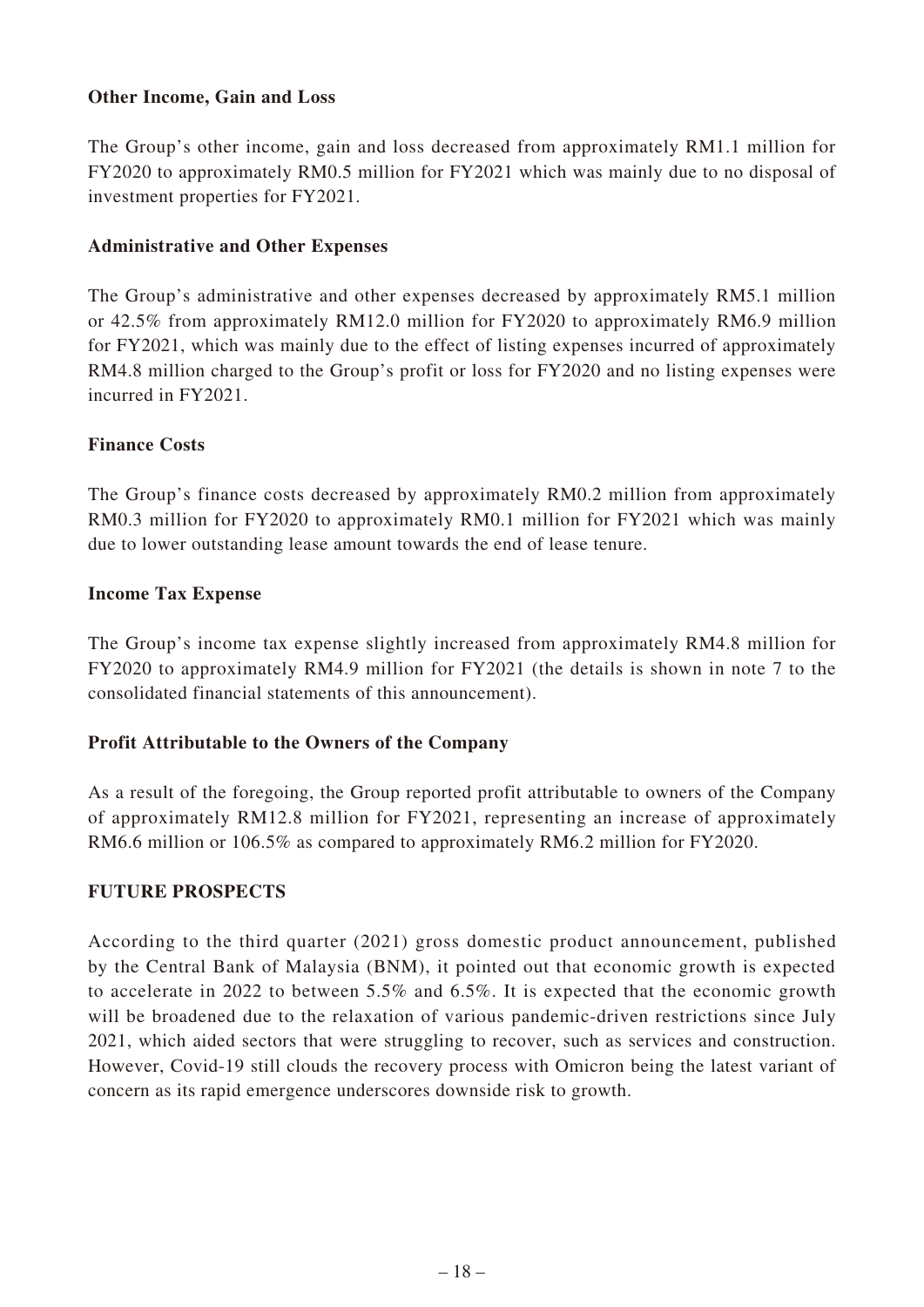We expect on-going projects to continue showing good progress. Nine on-going projects are expected to be completed in the year ending 31 October 2022 ("**FY2022**"). Nevertheless, precautionary measures will be strictly adhered to prevent the spread of the Covid-19 and to ensure the health of our workers at the construction site. Moving forward, the Group will continue to focus on project implementation and execution to ensure quality works are delivered on time. Amidst uncertainties in the economy and the increase in major building material prices and rising labour cost, the Group will remain committed and focused to perform resiliently in the coming financial year and continue to seek growth opportunities in the order book to ensure sustainable earnings in the coming year. In addition to the Group's strong cash reserve and stringent cost control measures, we are optimistic of overcoming this difficult time.

# **LIQUIDITY AND FINANCIAL RESOURCES**

Gearing ratio of the Group (calculated by dividing the total debts (lease liabilities) by total equity and multiplied by 100%) decreased from approximately 2.7% as at 31 October 2020 to approximately 0.5% as at 31 October 2021, which was mainly due to a decrease in lease liabilities.

During FY2021, the Group maintained a healthy liquidity position with working capital being financed through cash generated from financing activities. As at 31 October 2021, the Group's bank balances and cash was approximately RM42.6 million (31 October 2020: approximately RM44.1 million) and the Group's restricted bank deposits was approximately RM12.9 million (31 October 2020: approximately RM9.6 million). The Directors consider the level of cash balances to be reasonable, which would enable the Company to maintain its liquidity position in settling the progress payments on time to subcontractors and enhance its position as main contractor's competitiveness despite the outbreak of Covid-19.

As at 31 October 2021, the current ratio of the Group was approximately 2.00 times (31 October 2020: approximately 2.66 times).

The Group's principal use of cash is mainly for payments to suppliers, subcontractors and working capital needs.

# **Capital Structure**

As at 31 October 2021, the capital structure of the Group consisted of equity of approximately RM167.1 million (31 October 2020: approximately RM154.8 million) and bank borrowings of Nil (31 October 2020: Nil) as more particularly described in the paragraph headed "**Borrowings**" below.

# **Borrowings**

As at 31 October 2021, the Group did not have any outstanding bank borrowings. The unutilised facility for bank overdraft amounted to approximately RM500,000 (31 October 2020: approximately RM500,000).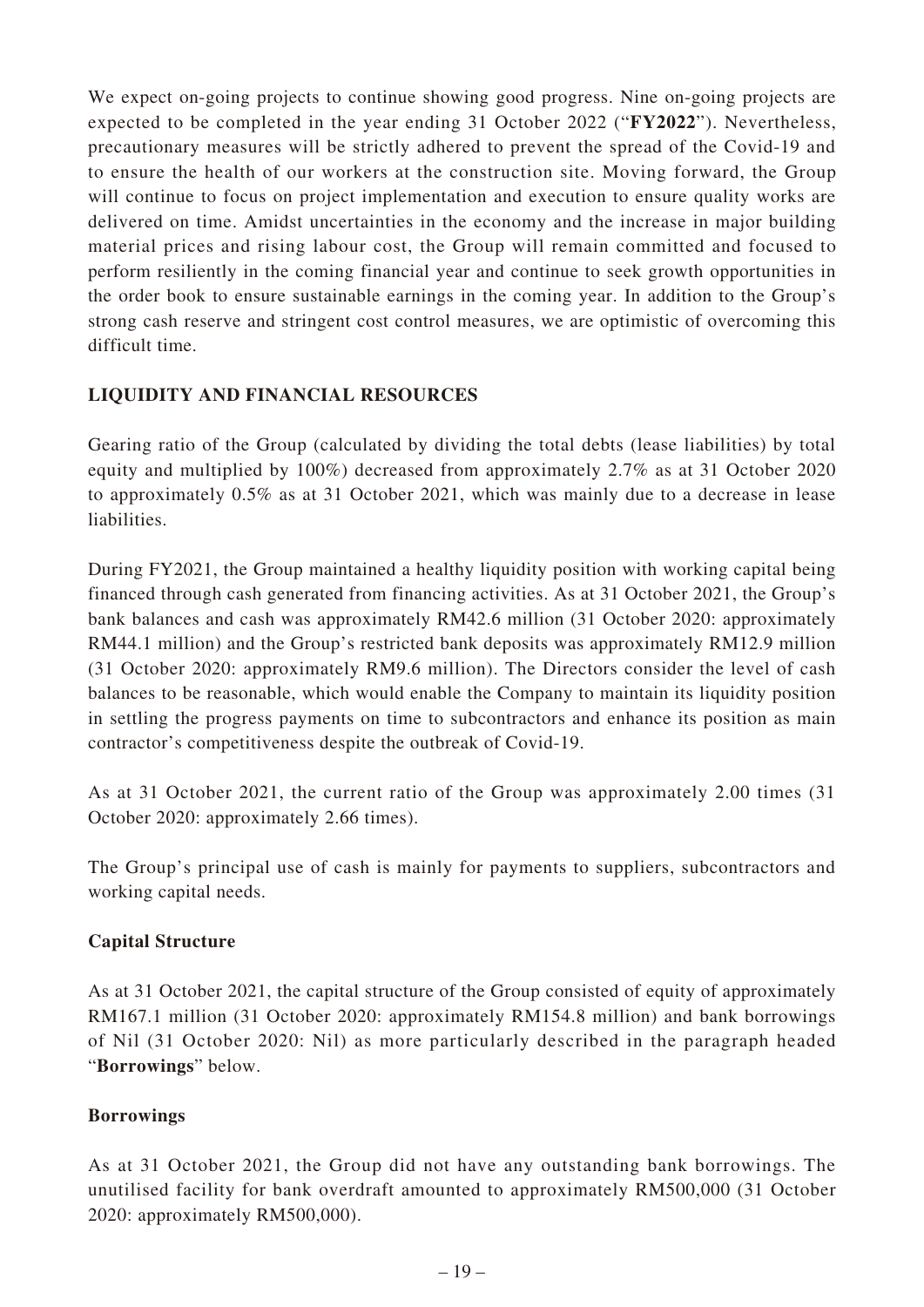The Directors confirmed that the Group had neither experienced any difficulties in obtaining or repaying its bank borrowings, nor breached any major covenant or restriction of the Group's facilities up to the date of this announcement. There are no material covenants related to the Group's outstanding debts that would materially limit its ability to undertake additional debt or equity financing.

# **Net Current Assets**

The Group's net current assets increased by approximately RM12.7 million, or 9.5%, from approximately RM133.8 million as at 31 October 2020 to approximately RM146.5 million as at 31 October 2021, which was a combined effect of the increase in trade and other receivables of approximately RM39.1 million, increase in contract assets of approximately RM36.8 million, increase in restricted bank deposits of approximately RM3.3 million, decrease in bank balances and cash of approximately RM1.5 million, increase in trade, bills and other payables of approximately RM17.1 million, increase in contract liabilities of approximately RM52.0 million and decrease in lease liabilities of approximately RM3.2 million. The Board regularly reviews the maturity analysis of the Group's contractual liabilities and concludes that there is no liquidity issue that may cast significant doubt on the Company's ability to continue as a going concern.

# **Capital Expenditures**

The Group's capital expenditures principally consisted of expenditures on acquisitions of property, plant and equipment related to operations, which were funded by the Group's internal resources and finance lease arrangement.

During FY2021, the Group made a material capital expenditure of approximately RM3.2 million, which includes the expenditure of RM0.67 million to acquire 1 unit of terrain crane and RM0.45 million to acquire 2 units of passenger hoist and the group expect to fund its planned capital expenditures principally through net proceeds from the listing.

# **Material Acquisitions or Disposals of Subsidiaries, Associates and Joint Ventures, and Future Plans for Material Investments or Capital Assets**

There was no acquisition or disposal of subsidiaries, associates or joint ventures during FY2021. There was no future plan for material investments or capital assets as at 31 October 2021.

# **Significant Investment Held**

The Group did not hold any significant investment (except for its subsidiaries) during FY2021.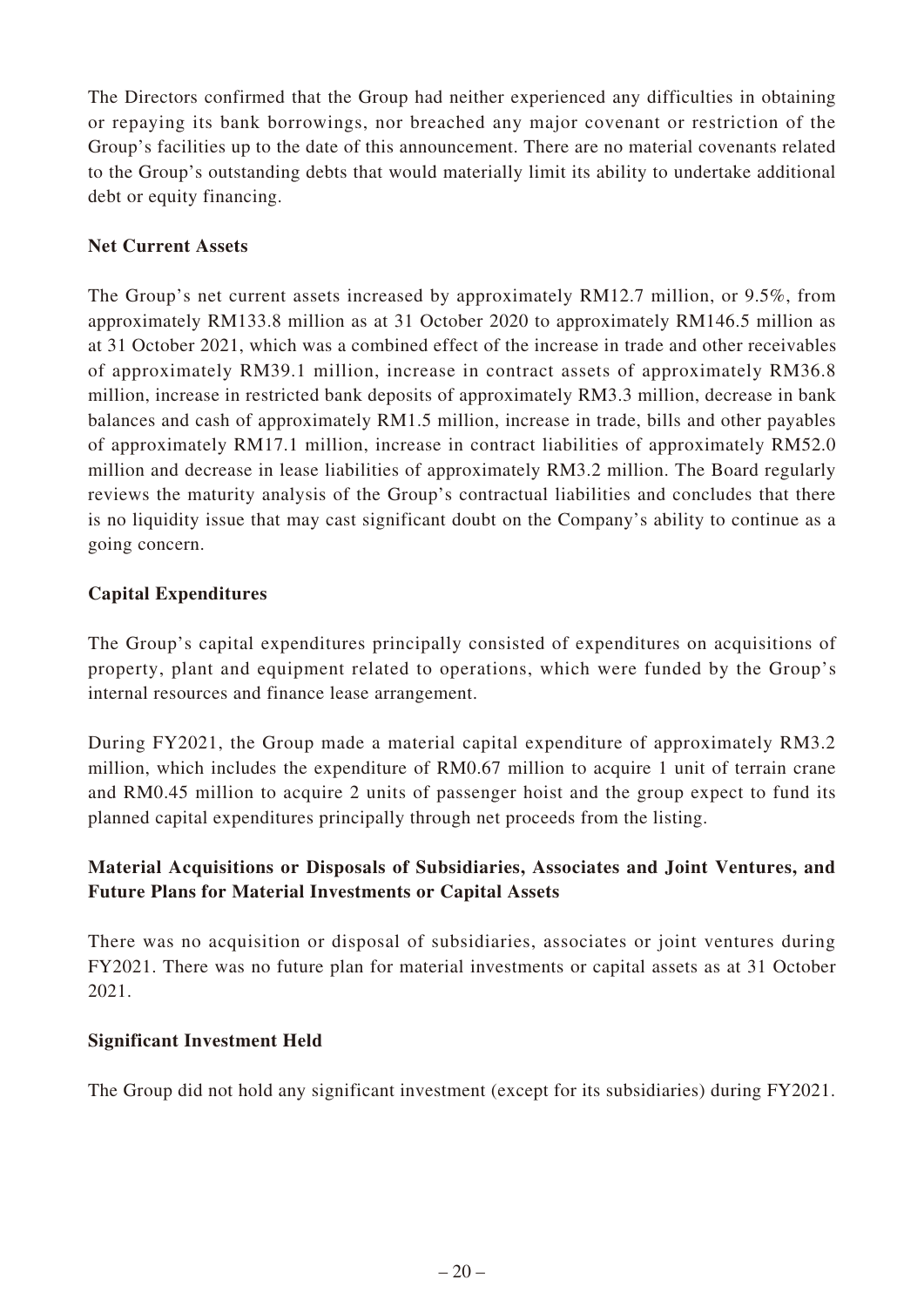# **Internal Restructuring**

In order to renew the Construction Industry Development Board of Malaysia ("**CIDB**") licences of Rimbaco which expired on 16 September 2021, Rimbaco must either be registered as a foreign contractor since Rimbaco's immediate holding company, RBC International Limited ("**RBC**"), a wholly-owned subsidiary of the Company, is a foreign company and incorporated in British Virgin Islands, or its shares must be transferred to a company incorporated in Malaysia to remain as a local contractor. In order to renew the CIDB licences as a local contractor, the Group has undergone an internal restructuring. The internal restructuring has been completed on 7 October 2021 and Rimbaco has successfully renewed the CIDB licences on 21 October 2021 and 26 October 2021.

For the details, please refer to the announcements of the Company dated 15 October 2021 and 26 October 2021.

# **Contingent Liability**

Save as disclosed in note 15 to the consolidated financial statements of this announcement, the Group had no contingent liabilities as at 31 October 2021.

# **Pledge of Assets**

As at 31 October 2021, restricted bank deposits of approximately RM12.9 million (31 October 2020: approximately RM9.6 million) have been pledged to banks as security for banking facilities granted to the Group with approximately RM34.3 million (31 October 2020: approximately RM26.0 million) related to Group's performance bond.

For contracts awarded, the Group's customers may require performance bonds, the amounts of which are generally 5% of the original contract sum, in favour of them to guarantee the completion of work and such performance bonds are generally released after the issuance of Certificate of Practical Completion or completion of the defect liability period.

# **Capital Commitments**

As at 31 October 2021, the Group did not have any capital commitments (31 October 2020: Nil).

# **Foreign Exchange Exposure**

The functional currency of the Group's operation, asset and liabilities are denominated in RM. Therefore, the Group is not exposed to significant foreign exchange risk and has not employed any financial instrument for hedging.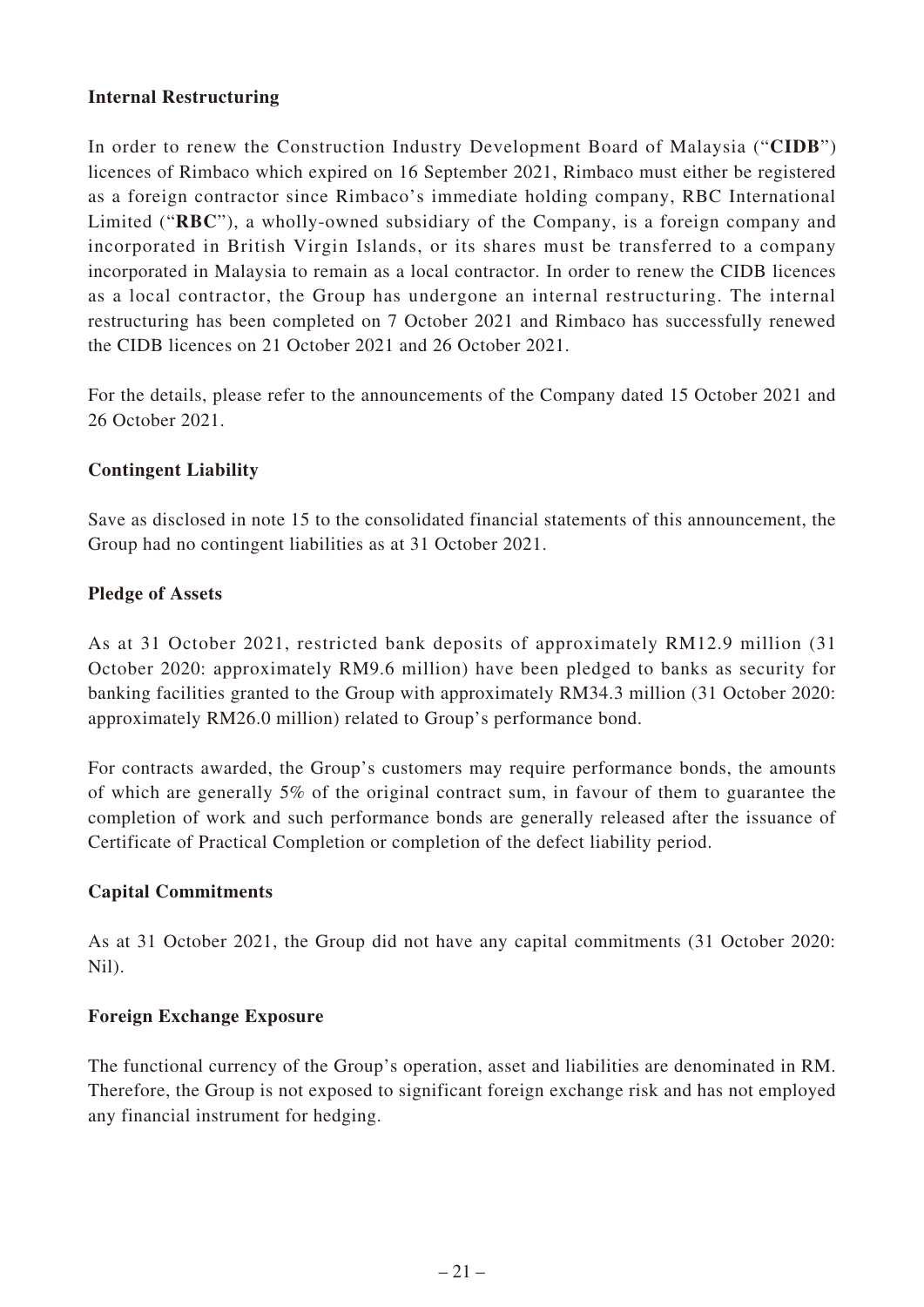# **Treasury Policies**

The Group's financing and treasury activities are centrally managed and controlled at the corporate level. Bank borrowing of the Group are all denominated in RM and have been arranged on a floating-rate basis. It is the Group's policy not to enter into derivative transactions for speculative purposes.

# **Employees and Remuneration Policies**

As at 31 October 2021, the Group's workforce stood at 189 employees, 147 were Malaysian workers and 42 were foreign workers. As at 31 October 2020, the Group had 174 employees, 126 were Malaysian workers and 48 were foreign workers.

Total staff costs (excluded directors' emoluments) increased by approximately RM2.1 million from RM12.7 million during FY2020 to RM14.8 million during FY2021 which was mainly due to increase in work force for new projects awarded in FY2021 and increase in overtime allowance to speed up the construction work.

The Group believes that on-going and continuous development of its employees is critical to its success. The Group provides its employees with tailored training programmes that are designed to upgrade their skills and knowledge and to prepare them for the next step in their career path within our Group. The Group entered into separate labour contracts with each of its employees in accordance with the applicable labour laws of Malaysia. The remuneration offered to employees generally includes salaries and bonuses. In general, the Group determines salaries of its employees based on each employee's qualification, position and performance.

The Group has adopted a share option scheme which became effective on 28 April 2020 to enable the Board to grant share options to eligible participants giving them an opportunity to have a personal stake in the Company.

# **Use of Proceeds from Listing**

On 28 April 2020, the issued shares of the Company were listed on the Main Board of the Stock Exchange. A total of 315,000,000 ordinary shares were issued to the public at a price of HK\$0.40 per share for net proceeds of approximately HK\$73.5 million (approximately RM38.7 million) *(Note 1)* after the deduction of related listing expenses. These proceeds were utilised in accordance with the proposed allocation set out in the prospectus of the Company date 14 April 2020 (the "**Prospectus**").

*Note 1*: The net proceeds allocated for each specific use have been adjusted proportionally in the manner as stated in the Prospectus due to the difference between the estimated net proceeds and the actual net proceeds received.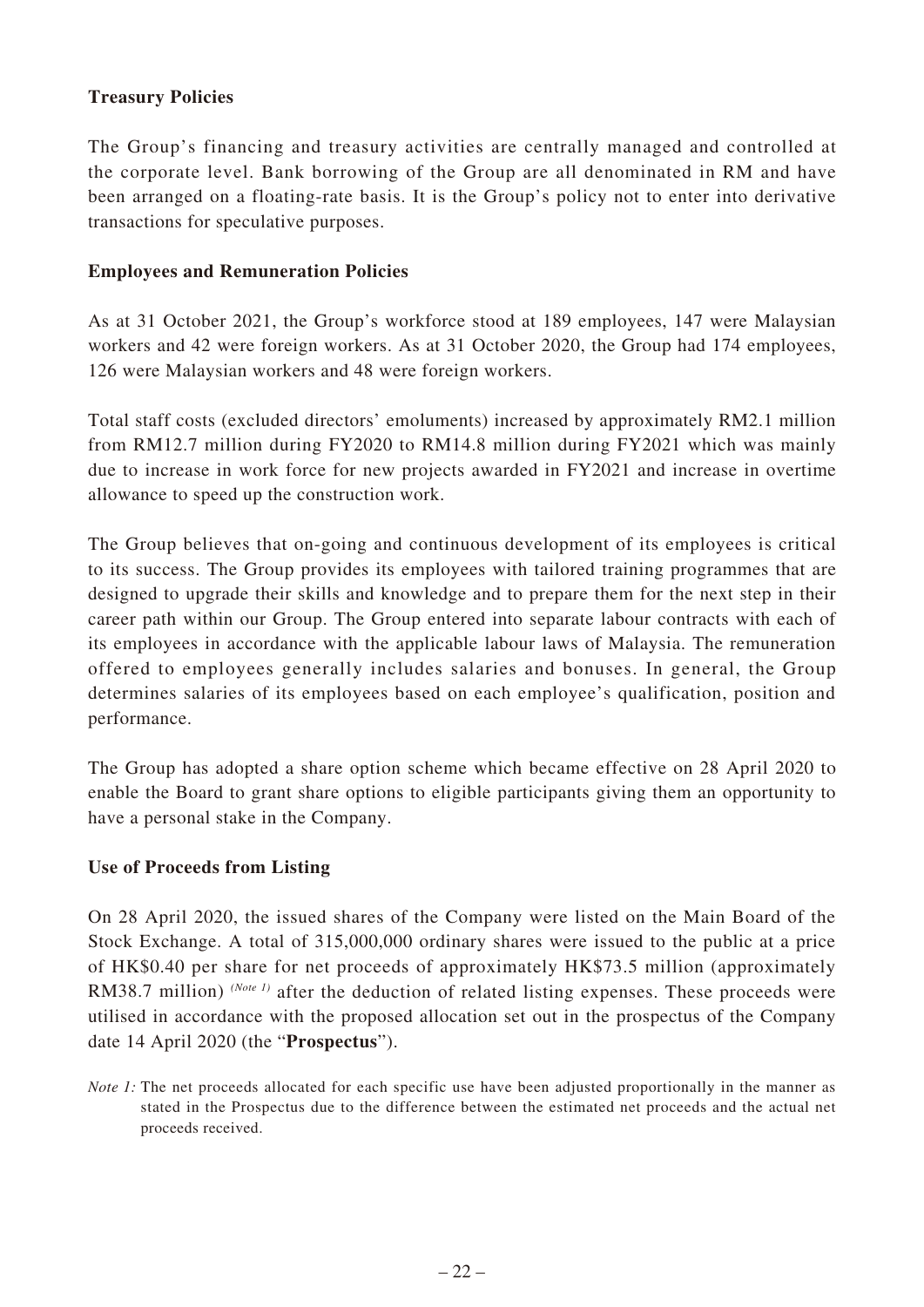Set out below are details of the allocation of the net proceeds, the utilised amount of the net proceeds during FY2021:

|                                          |                                |                   |               | <b>Approximate Approximate</b> |                      |
|------------------------------------------|--------------------------------|-------------------|---------------|--------------------------------|----------------------|
|                                          |                                |                   | Amount        | <b>Amount</b>                  |                      |
|                                          | <b>Approximate Approximate</b> |                   | utilized      |                                | utilized Approximate |
|                                          | Percentage of                  | <b>Actual Net</b> | during        | during                         | <b>Unused Net</b>    |
| <b>Use of Net Proceeds</b>               | <b>Total Amount</b>            | <b>Proceeds</b>   | <b>FY2020</b> | <b>FY2021</b>                  | <b>Proceeds</b>      |
|                                          |                                | HK\$'000          | HK\$'000      | HK\$'000                       | HK\$'000             |
| Strengthening capital base for potential |                                |                   |               |                                |                      |
| building projects                        | 39.3%                          | 28,924            |               | 13,147                         | 15,777               |
| Acquisition of Machinery & Equipment     | 31.2%                          | 22,972            |               | 855                            | 22,117               |
| Acquisition of land and construct a      |                                |                   |               |                                |                      |
| Warehouse                                | 6.5%                           | 4,781             |               |                                | 4,781                |
| Collateral for banking facilities and    |                                |                   |               |                                |                      |
| funding for sinking fund                 | 6.1%                           | 4,512             | 1,086         | 3,426                          |                      |
| Expansion of workforce to support        |                                |                   |               |                                |                      |
| business Expansion                       | 5.3%                           | 3,892             |               | 3,892                          |                      |
| Set up branch office in Kuala Lumpur     | 2.0%                           | 1,450             |               |                                | 1,450                |
| Working capital and other general        |                                |                   |               |                                |                      |
| corporate Purpose                        | 9.6%                           | 6,981             | 5,918         | 1,063                          |                      |
|                                          | $100\%$                        | 73,512            | 7,004         | 22,383                         | 44,125               |

As at the end of FY2021, the amount of the net proceeds which remained unutilised amounted to approximately HK\$44.1 million and have been deposited in licensed banks.

# **DIRECTORS' INTERESTS IN COMPETING INTERESTS**

As at the date of this announcement, none of the Directors had any interest in a business which causes or may cause a significant competition with the business of the Group and any other conflicts of interest which any such person has or may have with the Group.

# **DEED OF NON-COMPETITION**

Mr. Low Seah Sun, Ms. Seah Peet Hwah, Mr. Cheang Wye Keong, Mr. Lau Ah Cheng and RBC Venture Limited, each being the controlling shareholder (as defined under the Rules Governing the Listing of Securities on the Stock Exchange (the "**Listing Rules**") of the Company (the "**Controlling Shareholder(s)**"), have entered into a deed of non-competition dated 31 March 2020 in favour of the Company (the "**Deed of Non-Competition**"). Details of the Deed of Non-Competition was set out in the section headed "**RELATIONSHIP WITH THE CONTROLLING SHAREHOLDERS**" of the Prospectus. The Company has received confirmations from Mr. Low Seah Sun, Ms. Seah Peet Hwah, Mr. Cheang Wye Keong, Mr. Lau Ah Cheng and RBC Venture Limited of their compliance with the terms of the Deed of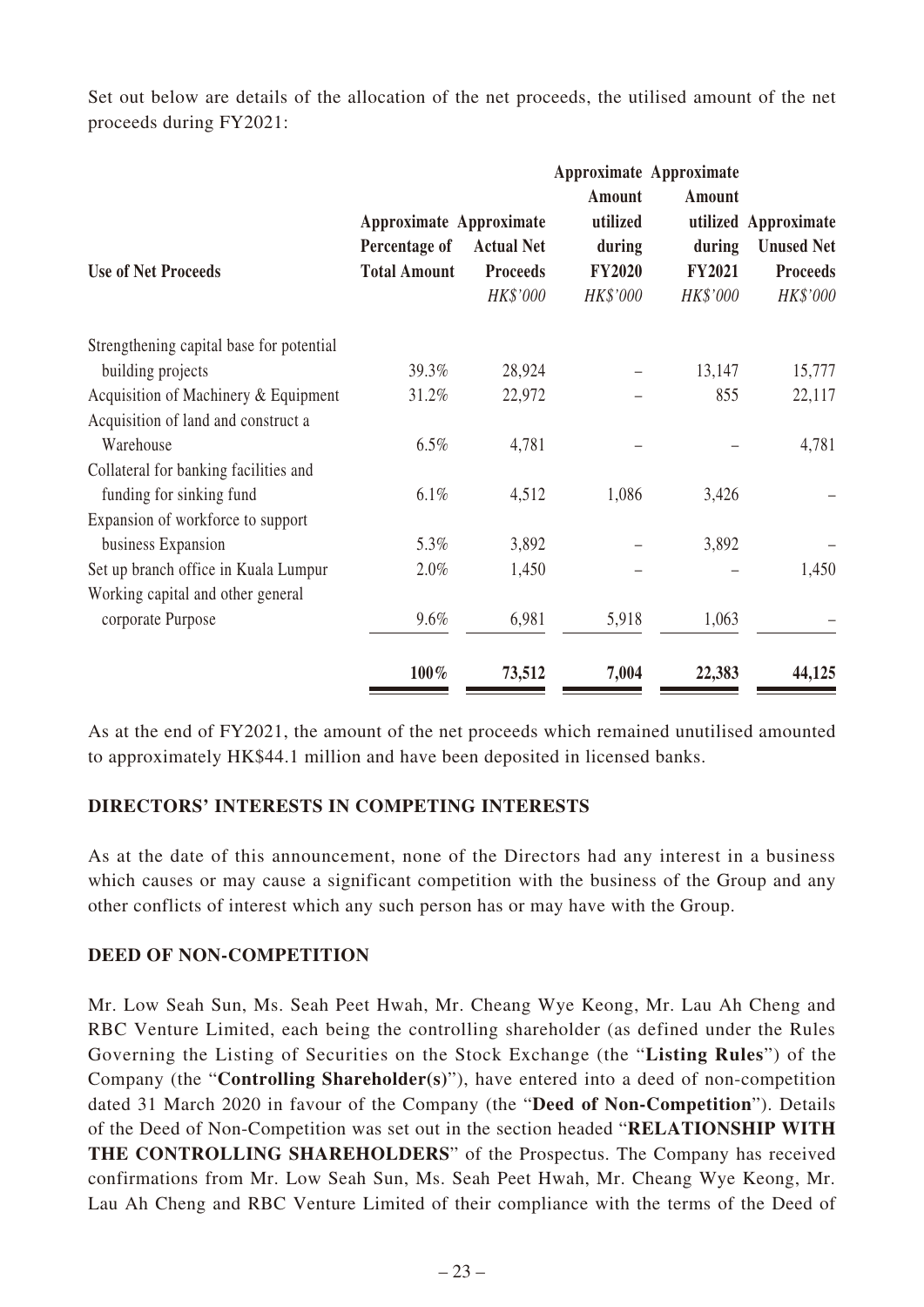Non-Competition. Mr. Low Seah Sun, Ms. Seah Peet Hwah, Mr. Cheang Wye Keong, Mr. Lau Ah Cheng and RBC Venture Limited declared that they have fully complied with the Deed of Non-Competition for FY2021.

The independent non-executive Directors have reviewed the confirmations from the Controlling Shareholders and confirmed that up to the date of this announcement, all the undertakings under the Deed of Non-Competition have been complied with by Mr. Low Seah Sun, Ms. Seah Peet Hwah, Mr. Cheang Wye Keong, Mr. Lau Ah Cheng and RBC Venture Limited.

During FY2021, none of the Controlling Shareholders and their respective close associates had any interests in a business, apart from the business of the Group, which competes or may compete with the business of the Group or has any other conflict of interest with the Group which would be required to be disclosed under Rule 8.10 of the Listing Rules.

# **PURCHASE, REDEMPTION OR SALE OF THE LISTED SECURITIES OF THE COMPANY**

Save as disclosed in this announcement, neither the Company, nor any of its subsidiaries has purchased, redeemed or sold any of the Company's listed shares during FY2021.

# **CODE OF CONDUCT REGARDING SECURITIES TRANSACTIONS BY DIRECTORS**

The Company has adopted a code of conduct regarding securities transactions by Directors on terms no less exacting than the required standard of dealings set out in the Model Code for Securities Transactions by Directors of Listed Issuers (the "**Model Code**") as set out in the Appendix 10 to the Listing Rules. Having made specific enquiry of all Directors, the Company was not aware of any non-compliance with such required standard of dealings and its code of conduct regarding securities transactions by Directors throughout FY2021.

# **CORPORATE GOVERNANCE PRACTICES**

The Board recognises the importance of good corporate governance in management and internal procedures so as to achieve effective accountability and to protect and enhance Shareholders' value. Committed to upholding good corporate standards and procedures in the best interests of its Shareholders, the Company has adopted the code provisions set out in the Corporate Governance Code and Corporate Governance Report to the Appendix 14 (the "**CG Code**") to the Listing Rules. The Company has complied with all CG Code during FY2021.

# **PRE-EMPTIVE RIGHTS**

There are no provisions for pre-emptive rights under the Articles of Association, or the laws of the Cayman Islands, which would oblige the Company to offer new Shares on a pro rata basis to existing shareholders.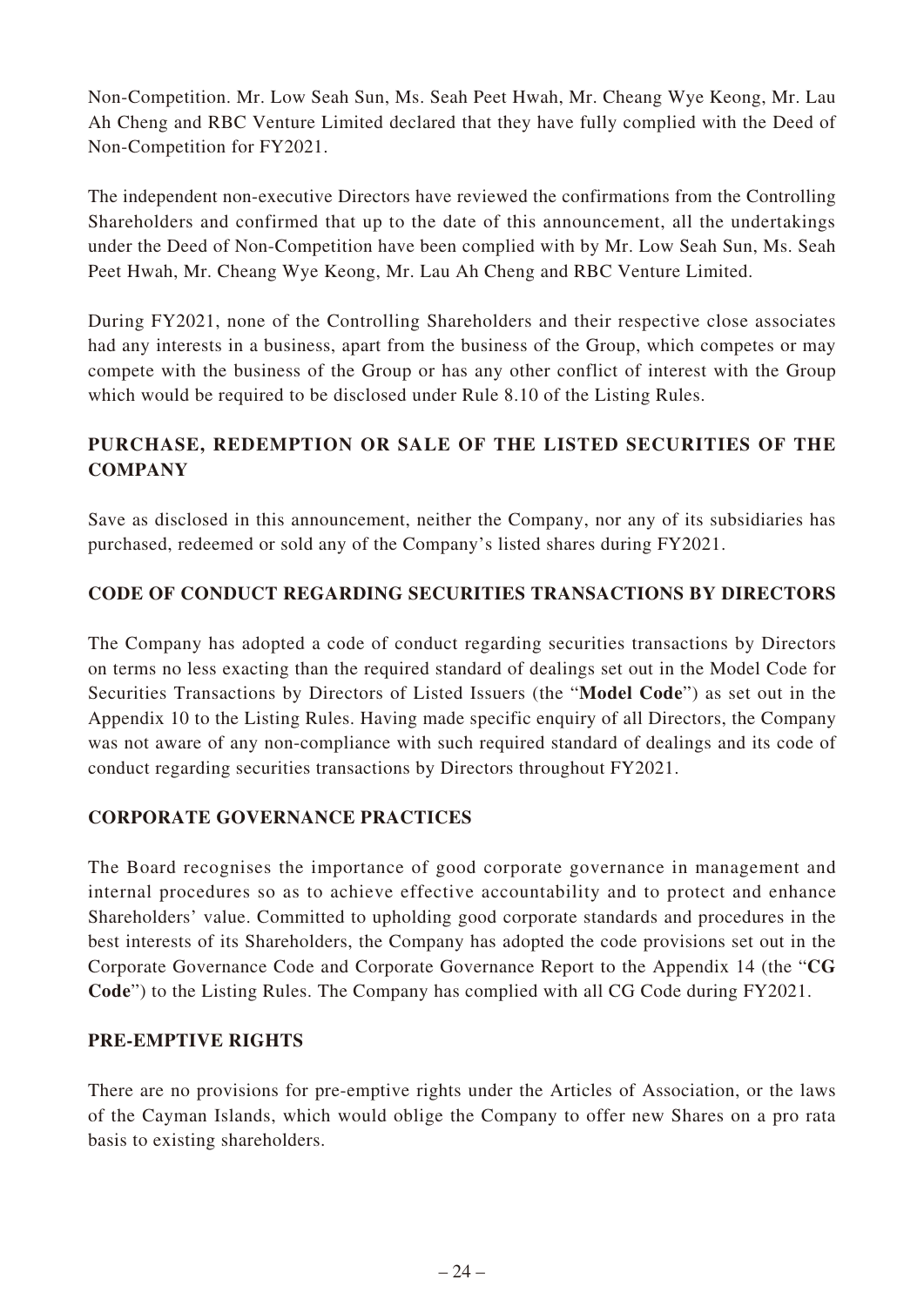# **DIVIDEND**

The Board does not recommend the payment of a final dividend for FY2021 (FY2020: Nil).

### **CLOSURE OF REGISTER OF MEMBERS**

The register of members of the Company will be closed from Thursday, 7 April 2022 to Tuesday, 12 April 2022, both days inclusive, during which period no transfer of shares of the Company (the "**Shares**") will be registered. In order to attend the forthcoming annual general meeting of the Company, all transfer of Shares, accompanied by the relevant share certificates and transfer forms, must be lodged with the Company's branch share registrar in Hong Kong, Computershare Hong Kong Investor Services Limited at Shops 1712–1716, 17/F., Hopewell Centre, 183 Queen's Road East, Wanchai, Hong Kong for registration not later than 4:30 p.m. on Wednesday, 6 April 2022.

### **AUDIT COMMITTEE**

The Company established an audit committee (the "**Audit Committee**") on 31 March 2020, with written terms of reference in compliance with Rule 3.21 of the Listing Rules and paragraph C3 and paragraph D3 of the CG Code as set forth in Appendix 14 to the Listing Rules. The Audit Committee is chaired by Mr. Wong Chi Wai, who holds the appropriate professional qualifications as required under Rules 3.10(2) and 3.21 of the Listing Rules and has two other members, namely Mr. Ng Kok Seng and Ms. Yeo Chew Yen Mary. The audited consolidated results of the Group for FY2021 have been reviewed by the Audit Committee, who is of the opinion that such statements comply with the applicable accounting standards, the Stock Exchange and legal requirements, and that adequate disclosures have been made.

# **SCOPE OF WORK OF SHINEWING (HK) CPA LIMITED**

The figures in respect of the Group's consolidated statement of financial position, consolidated statement of profit or loss and other comprehensive income and the related notes thereto for the year ended 31 October 2021 as set out in this announcement have been agreed by the Group's auditor, SHINEWING (HK) CPA Limited, to the amounts set out in the Group's audited consolidated financial statements for the year ended 31 October 2021. The work performed by SHINEWING (HK) CPA Limited in this respect did not constitute an assurance engagement in accordance with Hong Kong Standards on Auditing, Hong Kong Standards on Review Engagements or Hong Kong Standards on Assurance Engagements issued by the Hong Kong Institute of Certified Public Accountants and consequently no assurance has been expressed by SHINEWING (HK) CPA Limited on this announcement.